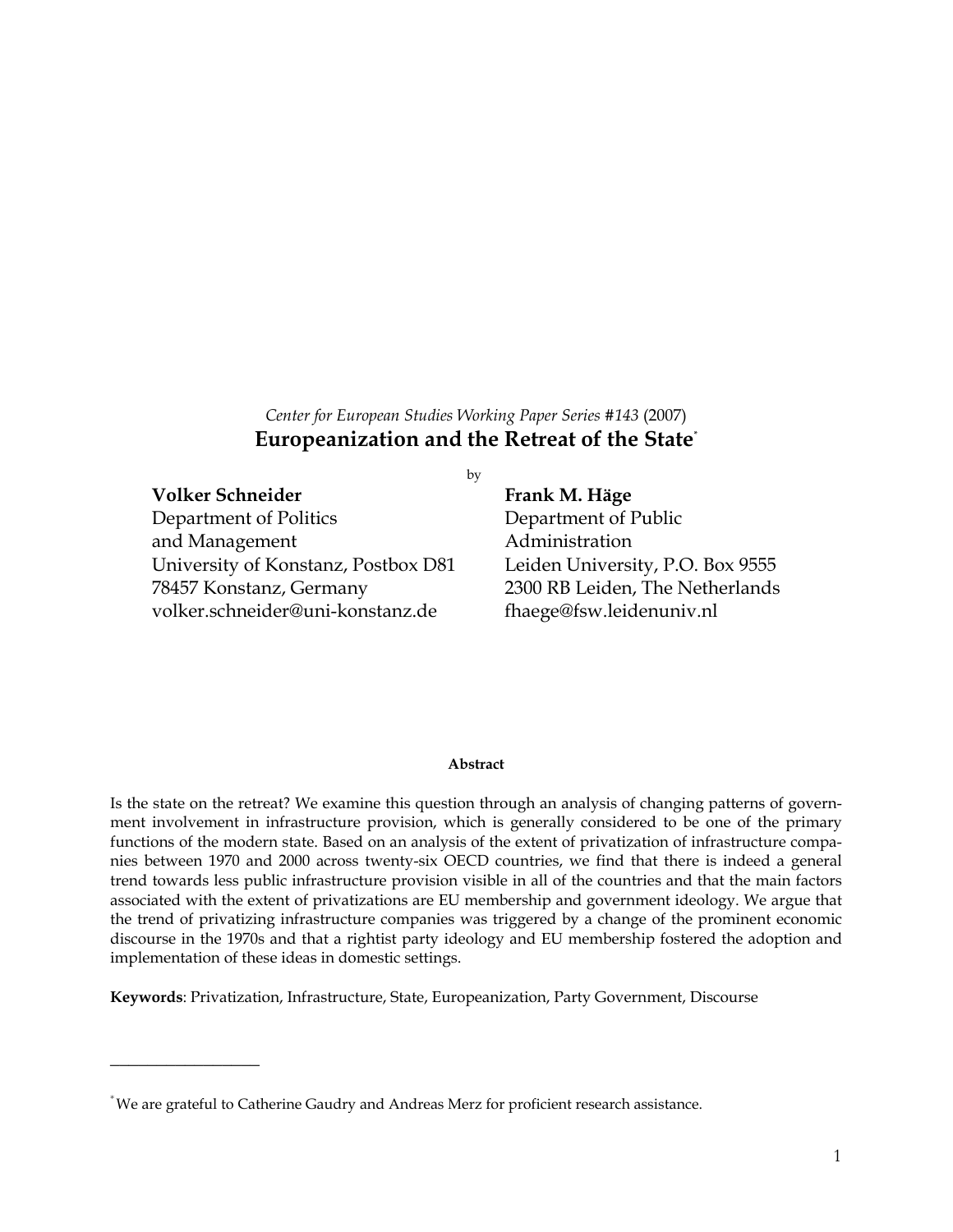### **1. Introduction**

Few other topics in political and social science are currently as hotly discussed as the changing position of the state in a world where markets and production processes become increasingly global and new centers of political power emerge above and beneath the nation-state. Some scholars point to "power shifts" (Mathews 1997) and "post-national constellations" (Habermas 2001) or even herald the end of the nationstate (Guéhenno 1995, Ohmae 1995). Others relegate such alarmist accounts to the realm of fables and myths (Weiss 1998). Research on "the state of the state" therefore appears as an "uncertain science" showing some parallels with the dispute on global warming: on one side of the spectrum there are scholars who strongly believe in big changes and derive far-reaching conclusions. On the other side, there is deep skepticism about whether this phenomenon exists at all. There is even a broad dispute about the factors contributing to this disturbing development among the believers in the theory of the decline of the state. The literature here is exhaustive and reviews fill long lists (Berger 2000, de Vries 2001, Genschel 2004, Guillén 2001, O'Riain 2000, Schulze and Ursprung 1999).

The present paper aims to investigate whether the presumed transformation of the state is real, and what role Europeanization plays in this process. We understand the latter as a regional pooling of supranational power, an expanding internal market and related policy harmonization among the members of this community (Schneider and Werle 2007). Is Europeanization one of the major contributing factors? Is it rather an attenuating force? Or is the "net effect" negligible after all? We conceive changes in state ownership of important social and economic infrastructures as an important indicator for a changing position of the state. Many scholars measure the size of the state by government expenditure as a percentage of GDP -the "ratio of the state" (*Staatsquote*), as it is called in German (Blais *et al.* 1993, Miller and Moe 1983). However, to remain with the analogy of global warming, this is somewhat like measuring a society's "average temperature." In contrast, to measure the state's property space would correspond to observing the expansion and contraction of polar ice caps. This implies that we regard the provision of infrastructure as a traditional stronghold of the state, and major changes at this level as important evidence for a changing position. In more technical terms, we are conducting a statistical analysis of the extent of public property in the area of key infrastructures in the time period between 1983 and 2000 for twenty-six OECD countries.

The article is structured as follows: in a first section the evolution of state activities in general, and state ownership of infrastructures in particular, will be described by two statistical indicators. Subsequently we shall discuss different theories of privatization and market expansion, Europeanization and globalization. In the final part we introduce an integrated explanatory model to be tested by multiple regression analysis. The results of our analysis nourish serious doubts about the validity of the widespread hypothesis that the current transformation of the state is a direct and inevitable consequence of globalization. Instead, our findings attribute a decisive role for the retreat of the state from public infrastructures to the diffusion of ideas and policy models.

### **2. The State of the State**

How can we obtain systematic evidence that the position of the state in modern society is really weakening? To measure the state is not an easy task, since it is an enormously complex object of investigation. In modern societies the state has become an encompassing "metaorganization" (Lehman 1988) including not only a broad variety of components and organizational levels, but also multiplex internal structures and complex dependencies in its social environment (Leibfried and Zuern 2005). Although the forms and structures of contemporary states vary considerably, in modern societies it is still the core of the political system and the backbone of a country's social organiza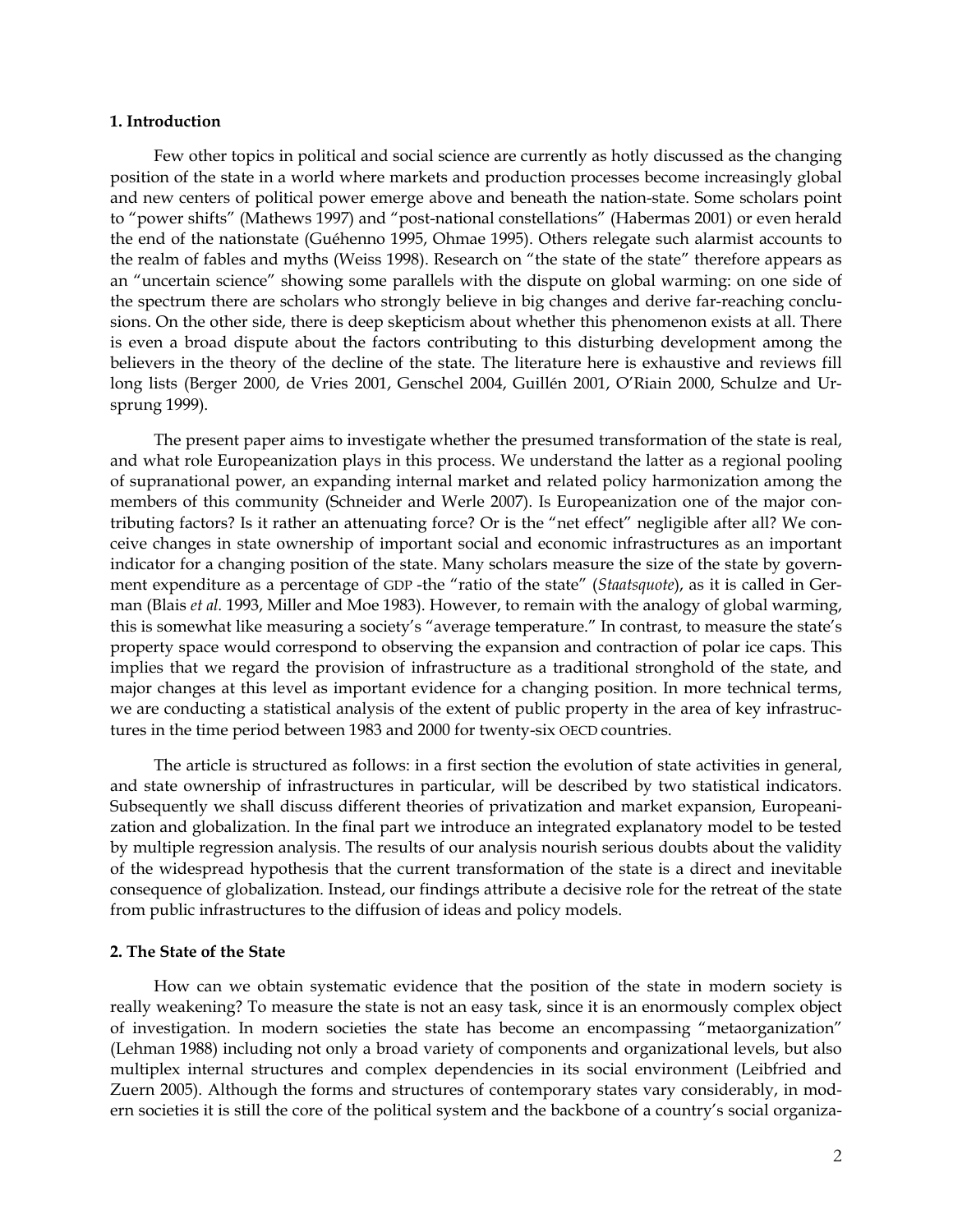tion. To claim that this central political institution would decline or even dissipate in a rather short period implies a heavy burden of proof. This would suppose that we can measure at least three instances of "state power" and its changes over time:

1) The power of nation states vis-à-vis other competing centers of power (e.g., international organizations, multinational companies, etc.). Such measurement would be extremely difficult and does not yet exist on a broad basis in social science. A proxy measure could be power reputation and centrality (as it is often used in social network analysis) of various categories of public and private actors in inter-and transnational policymaking processes. However, such measures also only exist for very few areas and cases.

2) The weight of state activities within the overall transactions and interactions conducted in a given society. Since such a "panoptical" measurement is impossible, an indicator that comes close to this measure is the above mentioned "ratio of the state." It measures economic processes that "go through" the state (expenditures) as a proportion of the GDP. Related indicators would be public employment or the number and scope of regulations that are issued and implemented by the state.

3) The number of societal key areas that the state is controlling through its capacity to make binding decisions. This is also difficult to measure, but our analysis of public property in key infrastructural sectors comes close to such a positional indicator.

## *2.1 State size and control of key infrastructures*

In the following, we will describe the evolution of the state's position using two indicators: government expenditures and public infrastructural property. The latter measures the average percentage of state ownership of the main airline and the dominant enterprises in the telecommunications and electricity sector of a country – we call this the *public infrastructure ratio.* It is evident that this is only a proxy measure for a state position in the provision of infrastructural services in general. In addition, the indicator points solely to the direct involvement of the state in this function, it does not mean that direct state control could not be replaced by other means of more indirect state influence such as regulation, for example (Grande 1994, Majone 1997, Vogel 1996).

Based on this approach we constructed a comprehensive data set of twenty-six OECD countries for the period from 1970 through 2000 (Schneider *et al.* 2004). The data were described in detail in recent publications of the research group (Schneider *et al.* 2005, Schneider and Tenbücken 2004). For reasons of comparability, the countries include the most developed industrial nations without the transformation countries where infrastructure privatization is largely over-determined by a transformation of the overall political and economic system. Data on governmental expenditures are based on OECD statistics (OECD 2002a, b).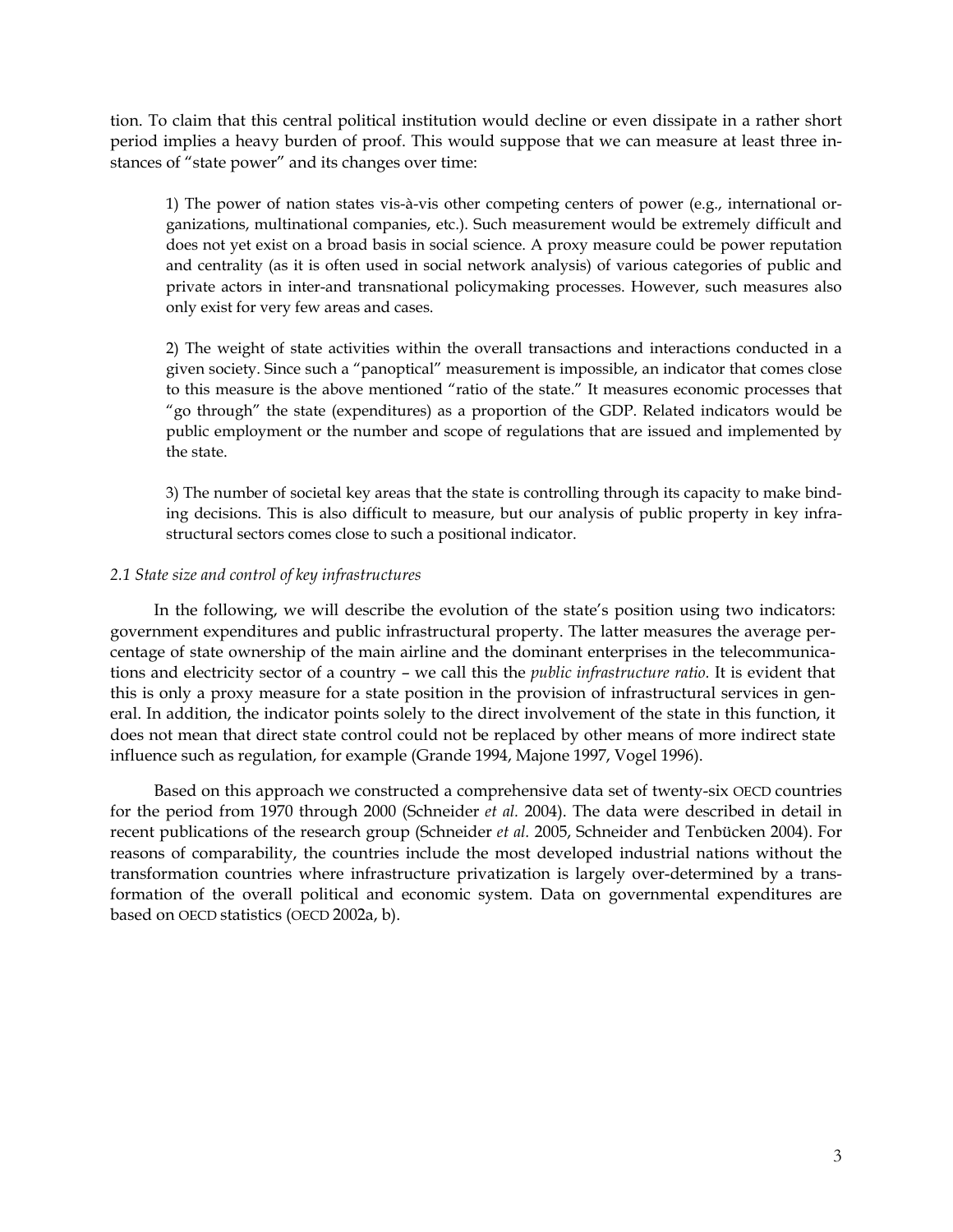

**Figure 1: Average state expenditure and infrastructure ownership, 1970-2000**

An overview of the evolution of both indicators of state development is offered in Figure 1. Its most important message is that there was an end of state growth in the early eighties. After the two ratios reached a climax at that time, both declined during the following years, with the negative expenditure trend being less clear-cut. Although it would be premature to speak of a clear reversal of the expenditures' growth trend, it is very characteristic that, despite a further increase in the early 1990s, the average expenditure rate in 2000 fell back to the level of the early 1980s. However, the reduction of the infrastructure ratio is unambiguous. It sank continually from 82 percent in 1983 to under 41 percent in the year 2000, which corresponds to a relative decline of 50 percent. An examination of the developments in individual countries confirms this view. All states withdrew at least partially from their infrastructural sectors by the year 2000. No country substantially expanded its infrastructure property since the mid-eighties and nineties.

In Figure 2, the development for the three different sectors is depicted. It shows that change in telecommunications was the most profound, but we can also see a remarkable decline in the other two sectors. The retreat-of-the-state hypothesis thus can be maintained at least with respect to this specific societal domain. However, the importance of this transformation should not be underestimated. It happened in key sectors which even economic liberals — such as Adam Smith — have taken for granted as core functions of the state.

But state *retreat* (Strange 1996) does not necessarily mean state *decline* in the sense that the nation-state has become powerless. With less control over infrastructures, less involvement in the economy, and a smaller workforce, the state still can have significant monitoring, regulatory and coercive powers. Interestingly, the same technology which drives globalization is also enhancing state power. New communication and information technologies undoubtedly contributed to the "control revolution" (Beniger 1986, Schneider 2004b). Diverse technologies have evolved (remote sensing, biometric identification, data mining technologies, etc.) that provide security apparatuses with a spectrum of new surveillance technologies which undoubtedly increases the power of the state (the "surveillance state," see Brzezinski 2004).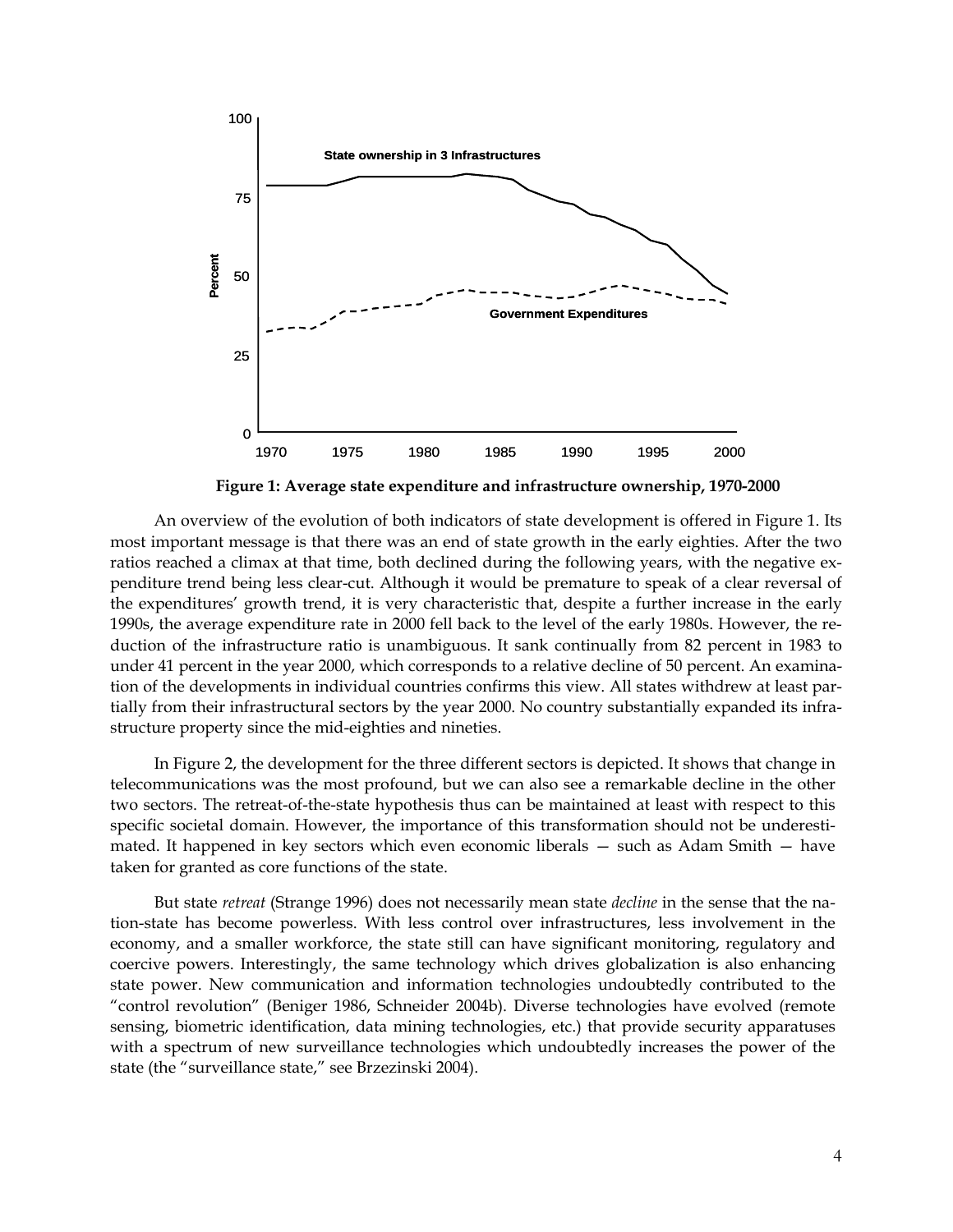

**Figure 2: Infrastructure ownership by sector, 1970-2000** 

In a more indirect way digital technology allowed for the development of new control technologies that facilitated the assignment of private property rights into new areas. But property rights are not self-enforcing, they depend on authoritative capacities. While self-regulatory arrangements are also imaginable within certain businesses, some functional advantages of public regimes in property protection may speak for a stronger governmental engagement at this level. It is quite plausible that giant corporations, which often appear as the antagonists of ntion-states, are not interested in being surrounded by "dwarf states" from a long-term perspective (Evans 1997).

### *2.2 Privatization profiles*

So far we have looked at the big picture. If we follow the changes of state activity in individual countries, however, we find very different "fever charts." A comparison of our three sectoral developments among the countries shows that there is only one pair of countries that has experienced an almost identical development (Sweden and Norway). This form of similarity analysis is carried out with two methods of data reduction. An initial step is the pair wise computation of profile similarities on the basis of Manhattan Distance (sum of absolute differences). Hierarchical cluster analysis then allows us to classify the countries with respect to their profile similarity (Everitt et al. 2001). A non-metrical version of multidimensional scaling (MDS) locates the countries in a two-dimensional landscape in such a way, that the rank order of geometrical distances represent the similarity of their property profiles (Borg and Groenen 2005). Figure 3 represents a combination of both methods: on the left side, the clusters are depicted in a dendrogram, on the right side by combining MDS with a Venn diagram (see for instance Everitt, 2001: 31-3). In the latter points (countries) are located by MDS whereas circles represent clusters.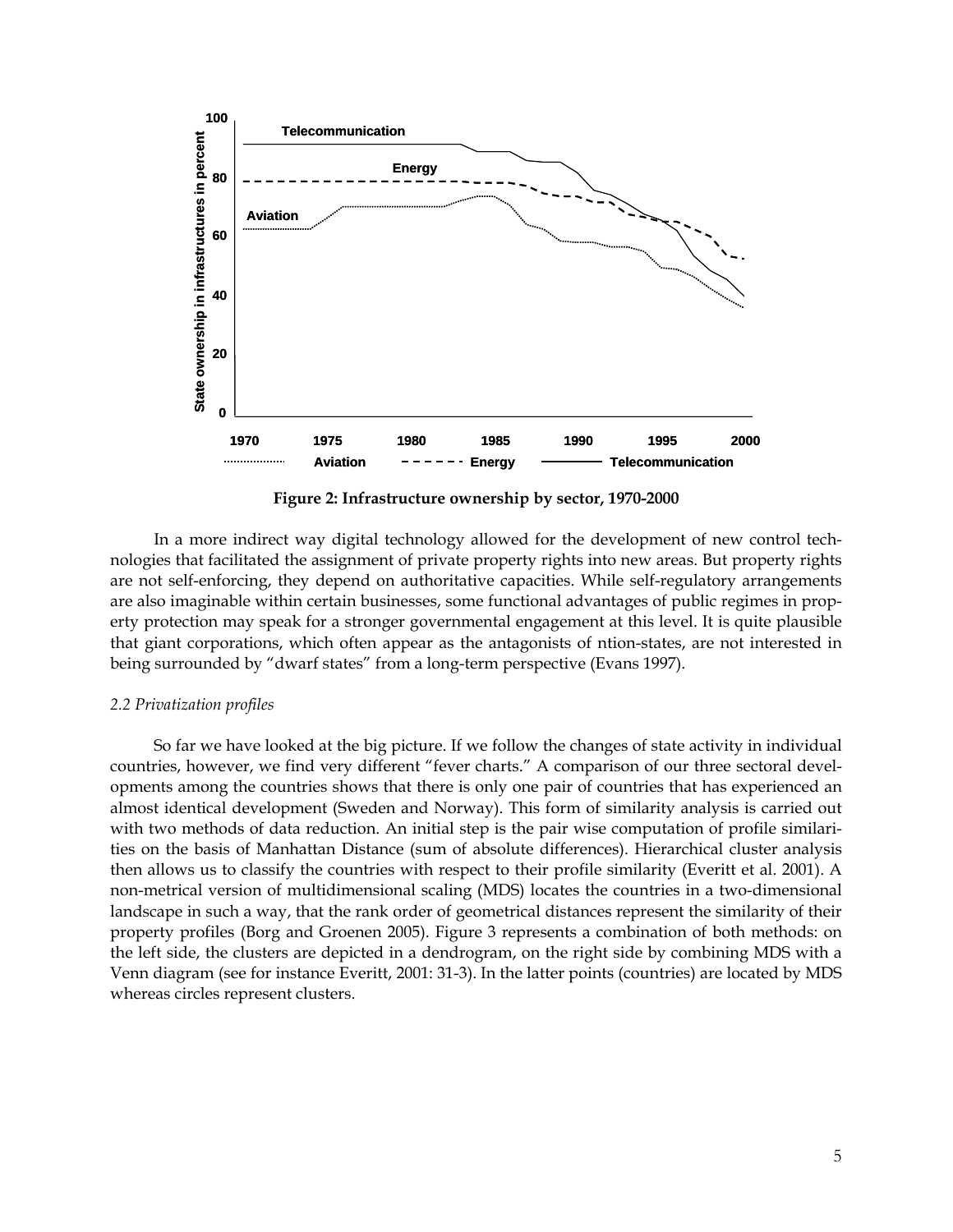





**MDS (non-metrical) and hierarchical cluster analysis (without U.S.A.)**

## **Figure 3: Patterns of infrastructure privatization (MDS and Cluster Analysis)**

In this figure it is shown that the country profiles differ with respect to each other in various degrees. If the United States, having private structures from the very beginning, is excluded from the analysis, the country that shows the most dissimilar development profile to all other countries is the United Kingdom. It transformed the property structures in all three sectors in a very short time.

## **3. Theories and Hypotheses**

How can this spatial retreat of the state be explained? Which theories provide convincing interpretations of this transformation process? In our opinion, there are at least four relevant theoretical perspectives that explain the phenomenon by rather different mechanisms:

1) The Marxist perspective conceives privatization as *commodification*, the transfer of noncommodities such as common or public goods into commodities, money and capital. In this case infrastructures become integrated into the capitalist mode of production, which tries to absorb all other co-existing modes of production into the circuit of capital accumulation, thus subsuming all social activities under the "logic of capital." This mechanism was outlined in detail by Marx (Marx and Engels 1887) and by Luxemburg (1964). A new version of this perspective has recently been presented by Hardt and Negri (2000). It is important to note that not only economic but also political processes – persuasion, coercion, etc. – are involved in the expansion process of the logic of capital from this perspective. The state plays an active complementary role – either as stabilizing mechanism or as an instrument of expansion into areas not yet integrated.

2) The transaction-cost perspective views privatization, when combined with liberalization (i.e., removal of market restrictions), as an expansion of market-coordination. Markets are conceived as specific social coordination mechanisms beyond authority or hierarchy, and their expansion or contraction is nonpolitical and primarily driven by transaction cost efficiency and relative cost advantage (North 1981, Williamson 1985). Markets expand because their coordination function is – under certain conditions – less costly and functionally superior. "Conditions" are the nature of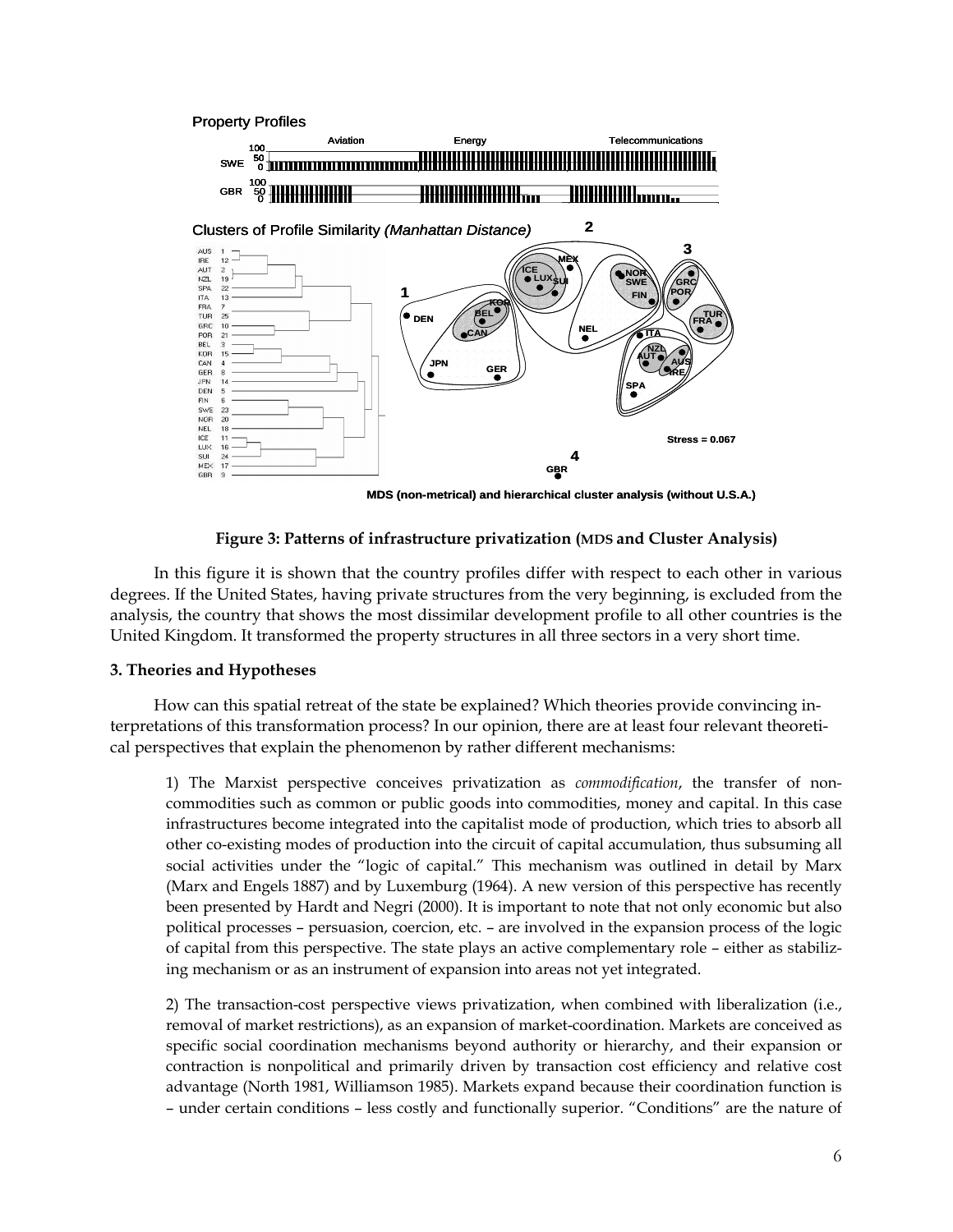goods, production and transaction processes, but also the dynamics of environmental changes (Williamson 1991). In such a theory, the extension of the more efficient market-coordination to infrastructures became possible through technological advances saving production but also transaction costs. From this perspective, the state is conceived as a kind of background support structure, guaranteeing some important general conditions of market exchange (North 1981).

3) The property regimes approach conceives privatization as the reconfiguration of property rights from public property to private assets. Property rights theorists generally assume that common ownership with open access means that individuals lack exclusive rights for the use of resources and therefore have less incentive to use them efficiently. The main argument then is that whenever it is technically possible to assign private property rights to a thing or resource, it will be more efficiently produced, exchanged and used (Alessi 1987). A more refined version of the property rights approach emphasizing that property is a complex bundle of rights, which can be configured quite differently with each regime creating different incentive structures, has been presented by E. Ostrom (Ostrom 2003, Schlager and Ostrom 1992). Some property forms create negative externalities or even perverse unintended effects, which again could be averted by a specific division of rights through some form of public regulation. With respect to the state, this implies that the latter is conceived not only as a more or less passive support structure in the background, but also as an important inventor and designer of efficient and effective mixed property structures (Schneider 2004a).

4) A more diverse and theoretically less coherent group of political approaches sees the shrinking of the state as tactics or strategies of powerful actors (groups, classes, alliances) to redistribute political power and control. In this case privatization is used by a societal group or class as an instrument to strengthen itself and its supporters and to weaken its opponents (Feigenbaum *et al.*  1999). Such explanations often refer to the large privatization program of Britain's Thatcher government, which was interpreted either as a grand strategy to change political culture or ideology (i.e., promote popular capitalism) and to change social structures (i.e., increase the number of shareholders) to broaden the basis of groups that vote rightist or conservative (Dobek 1993). A related interpretation was that privatization served to weaken trade unions. However, a recent "political alliance" based explanation of the Spanish privatization process may also be grouped under this theoretical roof (Etchemendy 2004).

Whereas the first and the last explanation see the retreat of the state – fully or partly – as a political process, a commonality of the other two approaches is the apolitical nature of this development. History in this view is largely efficiency driven and more efficient market-coordination and private property regimes will crowd out less efficient systems. Globalization and the expansion of a common market are conceived as apolitical "debordering" processes, where different coordination mechanisms and property regimes peacefully compete with each other in an ever enlarging and inclusive selection environment.

## *3.1 Globalization*

In the globalization debate this efficiency idea reemerges in a specific form. The argument states that intensified international competition over production locations directs capital flows to countries where political interference into private property rights and market-coordination is minimal. Under this pressure, the nation-state minimizes regulation (in particular of the labor market) as well as the tax burden for its companies. As a consequence, the state withdraws from all forms of political interventions, and the power of nation-states to set and achieve autonomous political goals becomes increasingly limited (Scharpf and Schmidt 2000, Strange 1996).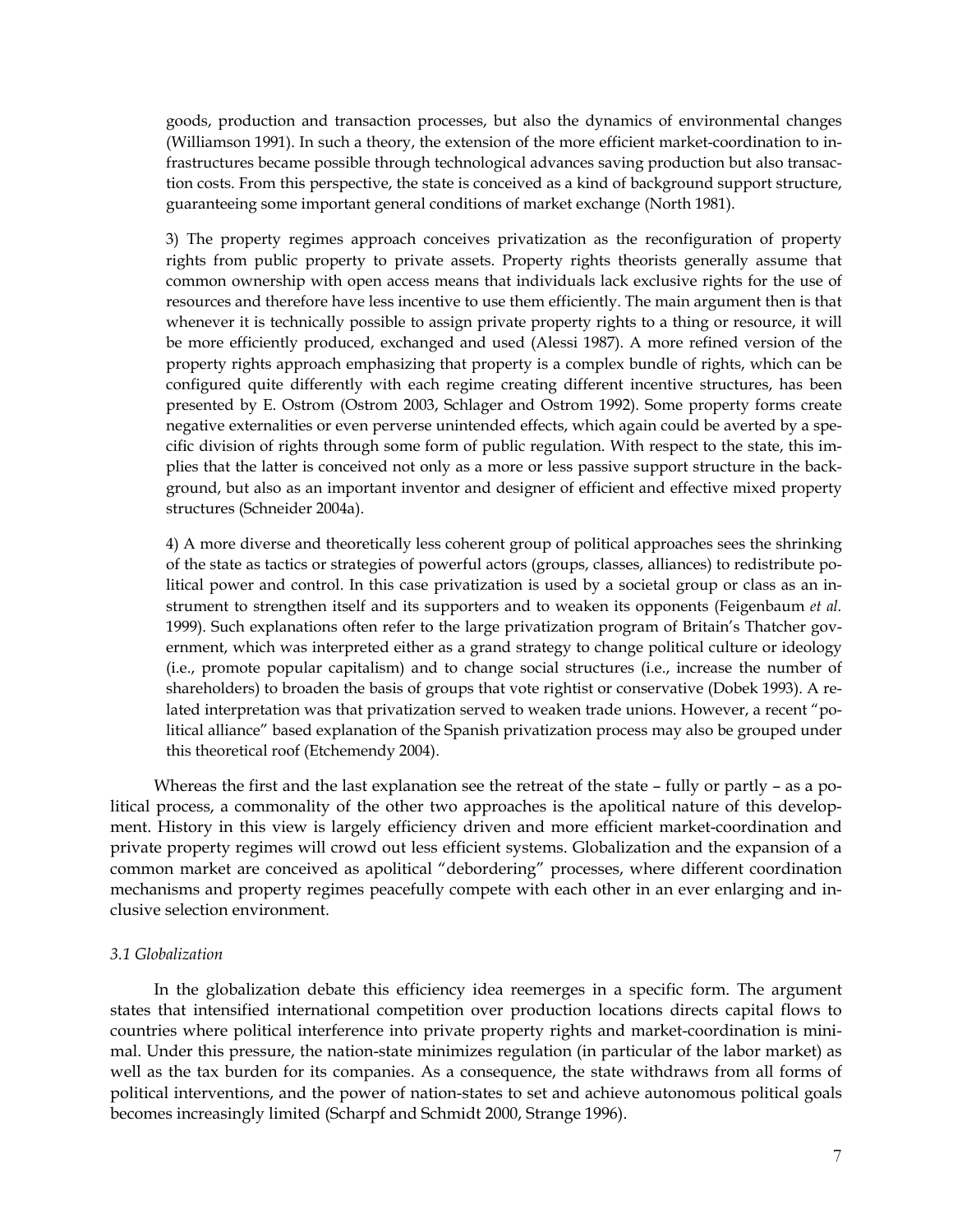The compensation hypothesis, in contrast, expects that economic openness does not lead to a reduction of the state to its classic basic functions, but rather to an increase in state activity, in particular when it comes to welfare state policies (Cameron 1978, Rodrik 1998). The deregulation of the labor market, which is crucial for international competitiveness, particularly leads to an increased demand by a wide array of social groups for protection by the state. This protection occurs by means of public employment, unemployment benefits or other social services. The efficiency hypothesis, on the other hand, contends that possibilities of taxation to finance such measures are extremely restricted by international capital mobility. Which of these processes actually gains the upper hand, i.e., the increasing demand for social security or the dwindling capacity of the state to satisfy this demand, ultimately remains an empirical question (Verdier and Breen 2001).

#### *3.2 Europeanization*

In the literature on Europeanization, there also exist competing theories with respect to the explanation of governmental involvement – even very different perspectives about what Europeanization really is. In the discussion, various concepts with multiple meanings to describe this phenomenon have gained support. A recent overview is given by Bulmer (2007). In this context we suggest a distinction between four variants (Schneider and Werle 2007): *(1)* A significant engagement of supranational EU actors/institutions in a given policy field, the establishment of genuine European institutions, and the adoption and execution of European rules in this area. (*2)* Adjustment and adaptation of domestic actors and institutions in EU member states to policy processes and goals at EU level. (*3)* Institutional convergence among EU countries and adjacent non-member countries (e.g., Switzerland or Norway) through horizontal bargaining and interaction. (*4)* Institutional convergence through passive, unilateral policy diffusion, where member states and non-member states simply copy or emulate policy programs.

Europeanization may also be seen as a regional and more intense form of globalization, where tighter market integration additionally increases external economic pressure. Economic market integration (so-called negative integration) not only leads to competition over national production locations, but also indirectly to competition between regulatory systems and regulation standards (Scharpf 1999). Just like the efficiency hypothesis, this theory implies a "race to the bottom" and a general reduction of state intervention.

An opposite trend is predicted by Vaubel (1995). According to his perspective, the national governments of the EU can counter the "mutual underbidding" induced by market integration by cooperation or majority decisions on the supranational level. Countries with a high level of regulation or taxes attempt to impose their standards on countries with a lower regulatory level by pursuing a "raising rivals' cost" strategy. Although this hypothesis, like the compensation thesis from the globalization literature, assumes a rise of or at least a steady level of state activity, both theories significantly differ in terms of the postulated mechanism. This approach postulates that the outcome is not necessarily a reduction of social regulation, which in turn would trigger the demand for state protection according to the compensation hypothesis. Equally, a dilemma between securing competitiveness and the provision of social protection does not necessarily emerge for governments, because they are ultimately able to finance this by means of supranational agreements on taxation without endangering the competitiveness of their countries.

Besides the perspectives that hypothesize positive or negative effects, there is a third variant which assumes that the "net effect" of Europeanization is close to zero (Levi-Faur 2004). According to this argument, European policies are just one of the possible mechanisms through which countries adjust to growing international competitive pressure. Therefore, in the long term, all countries liber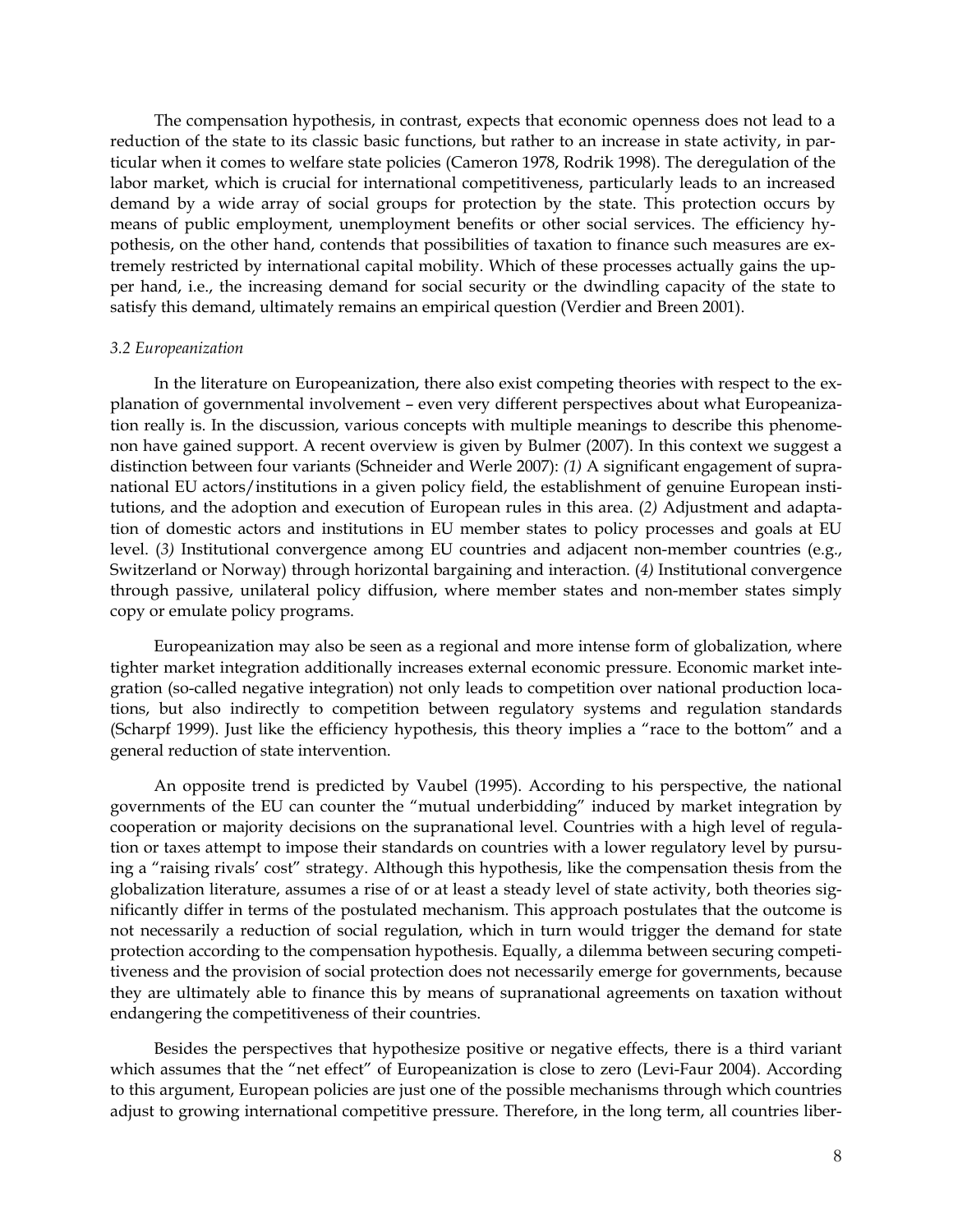alize and privatize. In a comparison of regulatory reform, Levi-Faur (2003, 2004) shows that similar transformation processes also have taken place in Latin America, where all countries challenged by international pressure converged to similar institutional configurations. Levi-Faur's conclusion is that major features of liberalization would have diffused to most if not all European member states even in the absence of EU-level policymaking. A similar position is held by Bartle (2005), who stresses globalization and technical change as major transformative forces and emphasizes that institutional factors would affect only pace and timing, not the direction of policy change.

In general, institutionalist approaches make more conditional claims. Similarly to Bartle (2005), Schmidt (2002b), for example, suggests that domestic institutional structures, policy styles, preferences and discourses play an important role in structuring domestic responses to external pressures. However, rather than discounting EU policies as one among many mechanisms through which countries adjust to increased international economic competition, she treats both as independent causal factors and identifies their relative importance in accounting for the observed variation in her comparative case studies. Many cross-national studies support the institutional hypothesis by highlighting national differences in the various structural reform areas (Thatcher 2004, Vogel 1996). For instance countries such as the UK, in which political power is more concentrated, transformed their systems more rapidly and more deeply than countries like Germany and Italy, where political power is more dispersed.

In concluding this theoretical reflection, we can derive the following testable hypotheses. According to the efficiency hypothesis, globalization and Europeanization force national governments to transform the infrastructures in private markets because of efficiency considerations. As the EU countries are exposed to both regional as well as global economic integration, it is supposed that this effect would have been greater in member states than in non-EU states (Verdier and Breen 2001). The same effect is predicted by the compensation hypothesis, but in reverse direction. The demand for social protection is said to lead to more public employment and thus to greater state involvement in infrastructures. In turn, this effect is allegedly more pronounced in EU-countries. The "raising-rivals' costs" hypothesis would also predict a general increase of state activity in the infrastructural areas in EU states, which, however, is independent of the extent of economic integration.

Whether Europeanization has a positive, a negative or no effect at all on state activity is thus a question that should be answered by statistical analysis. Before doing so, we will shed more light on the differential development of state activity in our sectors between EU and non-EU countries. First insights are offered by Figure 4, depicting the evolution of the averages of the infrastructure ratio for EU and non-EU countries in the three sectors. The graphs demonstrate a clearly higher level of state activity among the EU12 countries at the beginning of the 1980s, but the reduction is considerably greater than that of other countries in the following years. If we were to take the year 1983 as a reference point, we would find a relative reduction. In the EU states, the infrastructure quota had declined by 57 percent up to the end of the time period of analysis, in the non-EU states only by 40 percent. This leads to an average EU infrastructure ratio of 38 percent in the year 2000, which is nine percentage points under the average of the non-EU countries. Thus there are some indications that Europeanization did indeed intensify the effects of globalization that are forecasted by the efficiency hypothesis. At least for the infrastructure sector, the retreat of the state took place more rapidly in EU countries than in non-EU countries.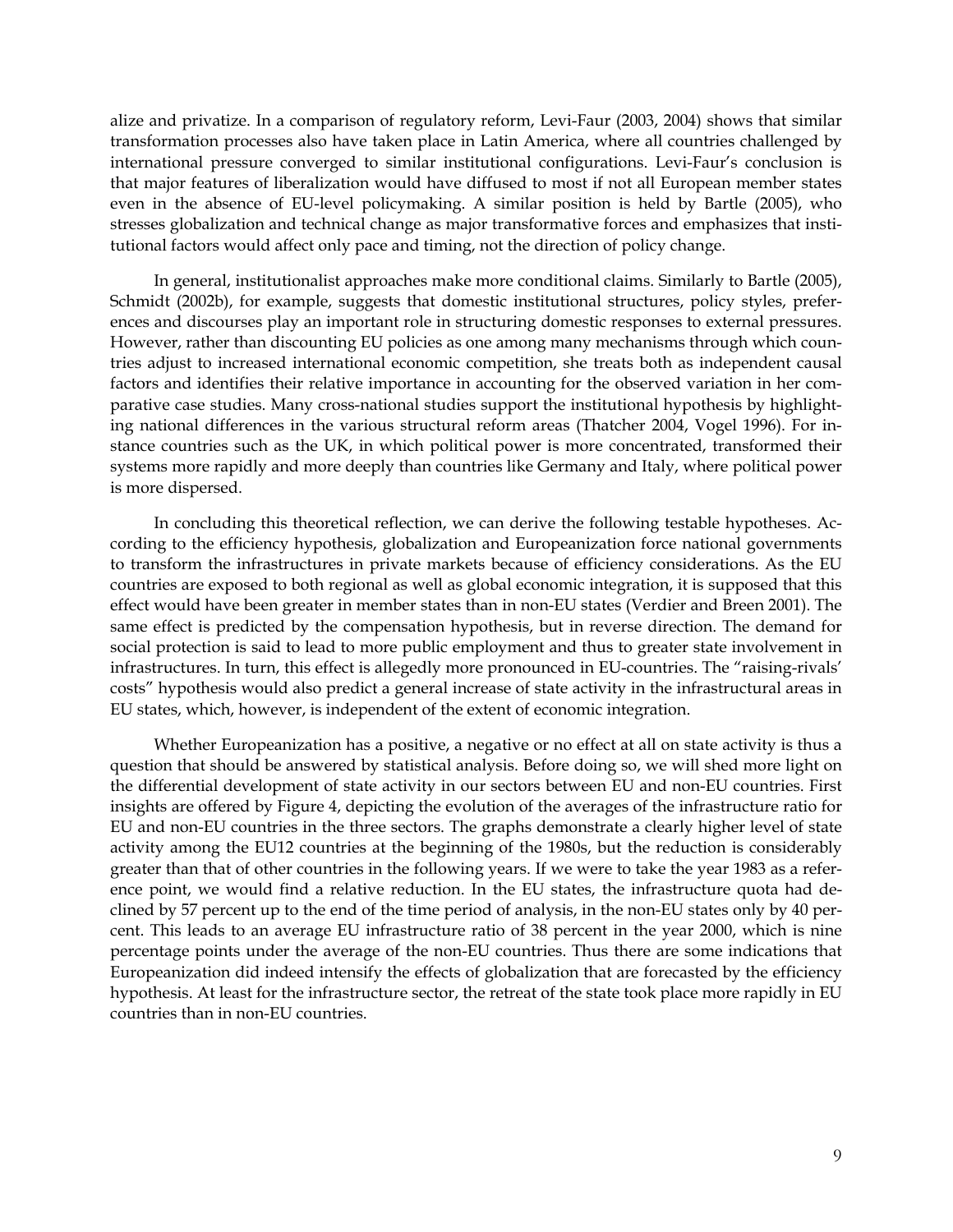

**Figure 4: Extent of infrastructure ownership by EU and non-EU countries, 1970-2000**

Our aggregate data therefore agree with the efficiency hypothesis and the "race to the bottom" thesis in the Europeanization debate. Our measurements show that the role of the state in society has been declining since the early to mid-1980s, but the decrease was particularly severe with regard to infrastructure ownership. The EU thus seemed to play – at least in our sectors -a very different role in this transformation than it did at Europe's relaunch in the early 1908s. Contrary to expectations, especially with regard to France, the EU was no neomercantilist fortress against the challenging world market, but rather supported and amplified global and European market expansion.

## **4. An Integrated Explanation**

In this section we take a closer look at the factors that weakened or intensified the withdrawal of the state from key infrastructures with the help of statistical methods. After a description of the sample of countries, the time frame, and the variables, the results of the regression analyses are presented. This is followed by a discussion of the conclusions we can draw from the analysis.

#### *4.1 Data and research design*

The statistical analysis is based on twenty developed democracies in the time period from 1983 through 2000. Mexico, South Korea, and Turkey, as well as Luxembourg and Iceland, are excluded from the analysis because there were no data available for these countries on at least one of the independent variables. While we would have preferred a larger sample size, the exclusion of these countries also has its advantages in terms of an increased homogeneity of the cases pertaining to economic development and country size. The United States is not taken into account because its infrastructural services have always been rendered by privately organized enterprises: it would make little sense to incorporate the country into an analysis of the factors that enhance or hamper privatization.

In considering the time period, we found the early 1980s to be an appropriate starting point because it represents a period when the effects of globalization supposedly began to intensify (Scharpf and Schmidt 2000). The first steps towards reducing state control in the three infrastructure sectors were undertaken in 1984. Up to this time, the infrastructure ratio had either remained on a constant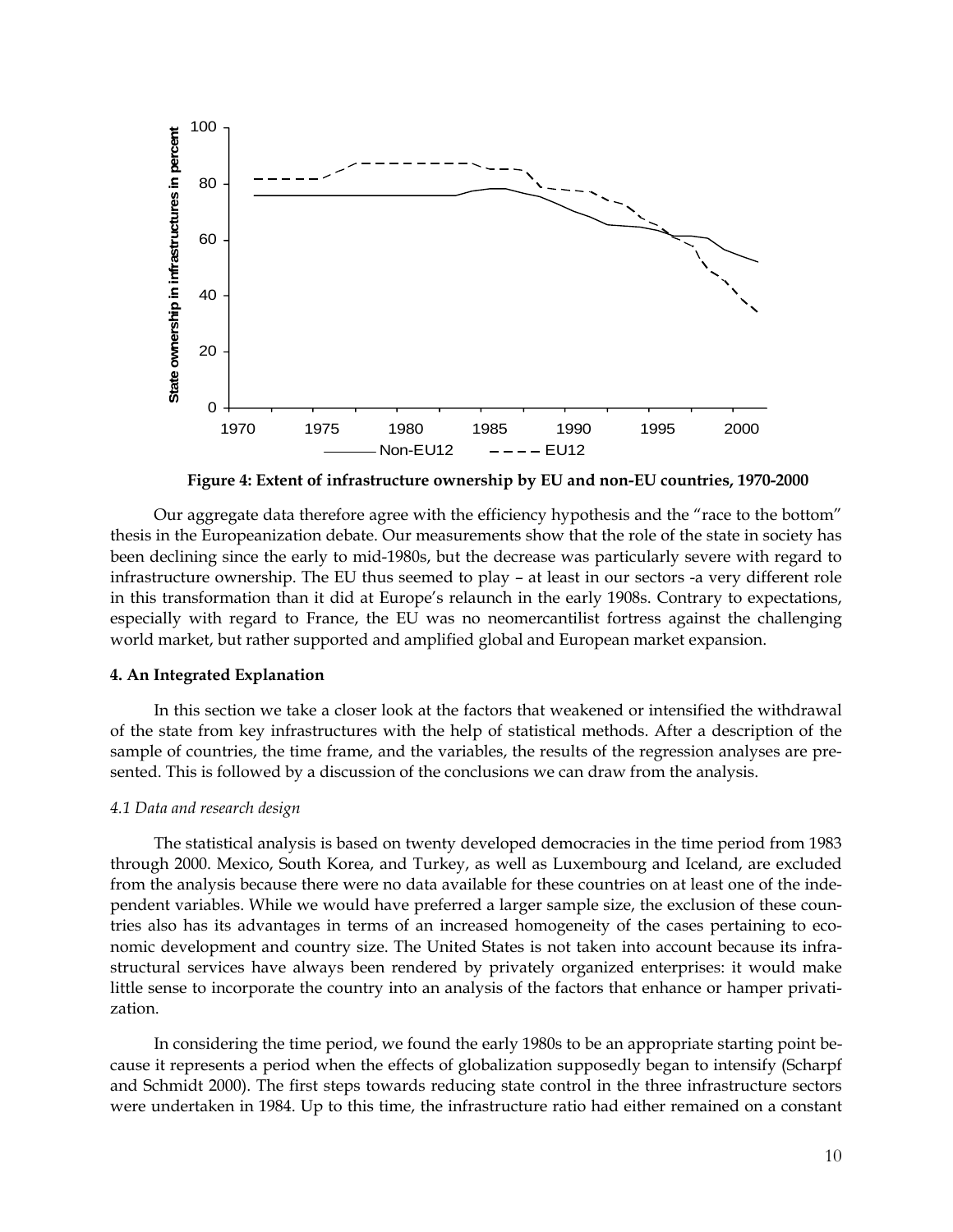level since 1970 or had even increased slightly (only in Portugal and Greece). Data for the dependent variable was collected up to the year 2000. At this point, all the countries had initiated at least the first few steps towards privatization. On the other hand, it is likely and in some cases even obvious that the privatization process was not completed in all the countries in the year 2000. For the question at hand this is of secondary importance, however, because we aim to determine which factors prompted some countries to privatize early and extensively, while others initiated late and quite hesitant privatizations.

We will apply cross-sectional regressions to answer this question. The data structure of our dependent variable is not appropriate for a pooled time-series, since it remained constant over long periods of time. Similarly, several of our independent variables are constant or nearly constant over extended periods of time. In short, much of the variation in our independent variables is crosssectional, which is in line with our interest in identifying country factors that account for the differing developments in infrastructure ownership across countries. Despite its current popularity, pooling observations across countries and time raises many conceptual and methodological questions (Kittel 1999, Kittel and Winner 2005), which are hardly reflected upon in many applications. The use of cross-sectional regressions on the relatively small number of cases evidently demands a restriction of the number of independent variables, but this disadvantage is compensated for by more transparency in the interpretation of the results.

### *4.2 The variables*

As previously mentioned, the dependent variable constitutes the simple mean value of state ownership of the respective predominant enterprise in the three infrastructure sectors telecommunications, electricity, and aviation. In almost all cases privatizations went hand and hand with market liberalization and regulatory reforms. As for the Europeanization hypothesis, it is interesting to note that the EU never made formal specifications on the privatization of state enterprises for the nation states, but only on market liberalization and de-or re-regulation (Pelkmans 2001). National governments generally regard privatization as a prerequisite to guarantee the competitiveness of the previously state-run monopoly enterprises after the opening of the market.

The extent of the withdrawal of the state from the provision of infrastructures is operationalized as the decrease of the infrastructure ratio over the entire timeframe of analysis as a percentage of its 1983 level. The use of the simple difference between 1983 and 2000 would have had the advantage of being easily interpretable, but the base level of the infrastructure ratio is not taken into account by this measure. The latter could indeed be added to the statistical analysis as an additional independent variable, but in light of the limited number of cases, incorporating this information into the dependent variable seems more promising.

Our major hypothesis is that globalization and Europeanization drive privatization either by efficiency pressure or by political or ideological policy harmonization. We measure market pressure at global and European level by trade dependence and mobility of capital, as is customary in the literature. The sum of exports and imports as a percentage of the gross domestic product (GDP) serves as a measure of the international integration of product and service markets. With respect to capital mobility, we make use of the index on the extent of deregulation of the capital markets compiled by Quinn (1997).

We further assume that how the individual countries have reacted to this external pressure also depends on domestic political-institutional conditions. One classical theory of political economy links economic policy to the party orientation of the government. The party difference hypothesis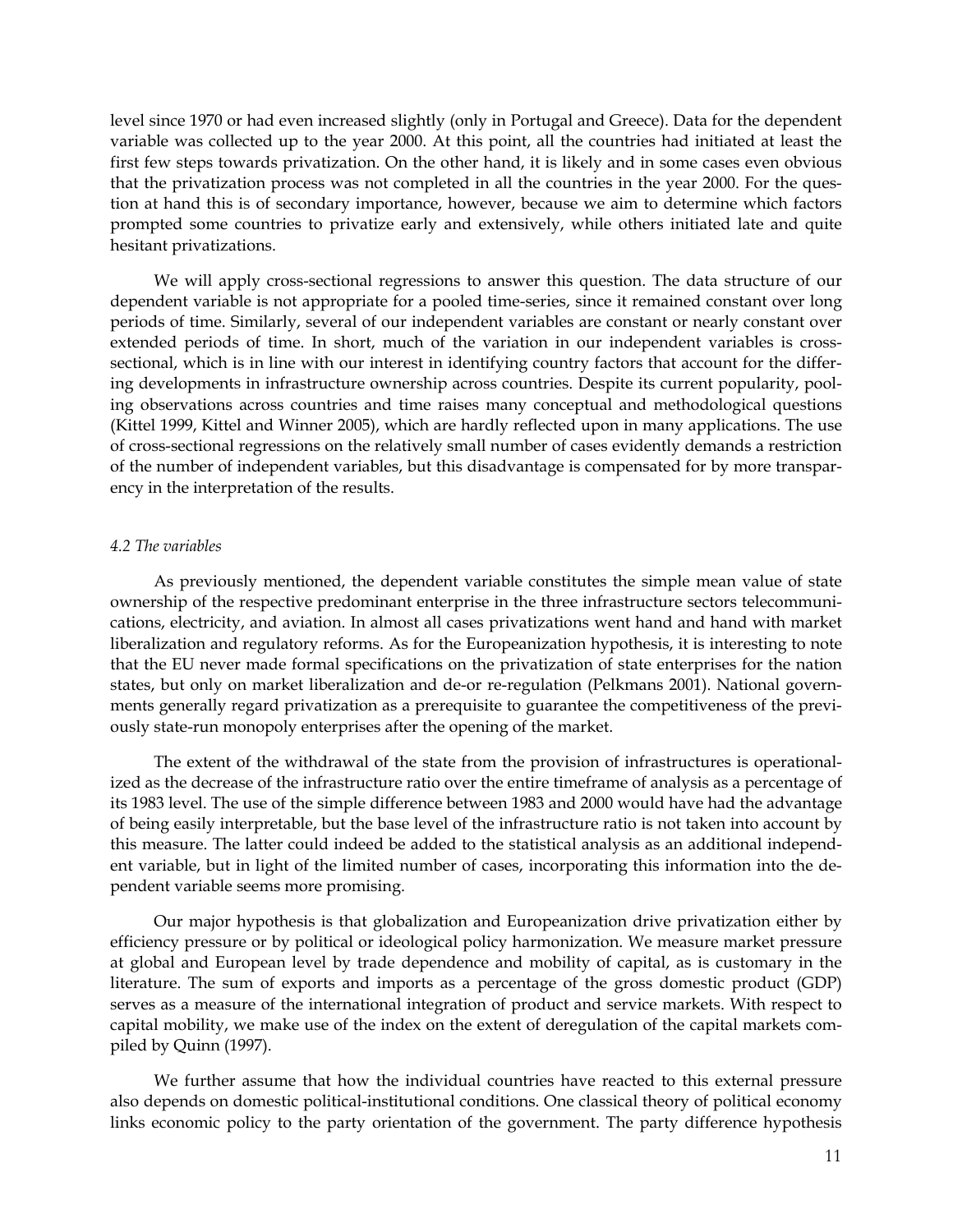(Hibbs 1977, Schmidt 1996) generally states that left-oriented governments that are composed of social-democratic or other left-wing parties promote economic interventions by the state while rightwing governments, consisting of liberal or conservative parties, put more faith in market forces and are as a rule more critical of state "interference" in the economy (Imbeau et al. 2001), and consequently are more likely to be open to neo-liberal thinking. The drastic steps towards liberalization and deregulation taken by the neo-liberal conservative governments of Great Britain and the U.S. during the 1980s can be regarded as prime examples of this tendency.

However, the sectoral transformation processes described above shed doubt on the temporally invariant validity of the party difference hypothesis. All countries have ultimately taken initial steps towards privatization, and it can be assumed that countries with governing left parties were among these. Nevertheless, the party difference hypothesis provides some insights to help explain the course of privatization. We expect left governments to have sustained the external pressure to adapt for a longer period of time than right-wing governments, in particular because the latter had no reason to resist privatization or to force privatization on their own initiative. This leads to the prediction that the overall extent of privatization is less in those countries dominated by left-oriented governments than in those with predominantly right-wing governments.

The percentage of cabinet seats according to the classification by Schmidt (Schmidt 1996, Schmidt 2002a) is used as an indicator for the influence of left parties in the government. A disadvantage of this measure is the assumption that ideology is invariable over time and within families of parties. This can be justified by the fact that differences between different groups of parties outweigh the differences within these groups. Thus, the classification should only lead to minor measurement errors and since relative stability is a characteristic of ideology, changes over time should not carry too much weight either.

Along with pressure and motivation for reforms, a political system's capacity for action must be taken into account. This is determined, in particular, by the structural and institutional context in which governments act. On the one hand, these are formal norms, which are codified in the constitution or in laws and lead directly or indirectly to restrictions in the governing parties' ability to act. On the other hand, these are more informal structures of the interest group system and their relationships to parties and governmental bodies, which make certain policies possible, but also impede others (see e.g. Häge 2003).

Institutional restrictions are said to have a negative impact on the overall capacity for policy change (Schmidt 1996). Therefore, the privatization process should be of lesser magnitude as the institutional constraints of the government's capacity to act become greater. An interesting formal theory about institutional restrictions was presented by Tsebelis (2002) in the form of the veto player concept. Its explanatory power in this context, however, is disputed (Bauer et al. 2004). In line with other comparable studies (Huber et al. 1993, Schmidt 1996) we will instead focus on institutional restrictions. An index developed by Schmidt (1996) takes into account the legal anchoring of the status quo, the autonomy of the central bank, policy making by referendum and the structure of the state. An additional constraining factor for Schmidt is EU membership, but this effect is examined separately in this analysis. The score for EU membership was thus taken out of the indicator.

With respect to the structure of organized interests, we distinguish between pluralist and corporatist systems (Schmitter and Lehmbruch 1979). Pluralist systems are characterized by a multitude of more or less weakly organized interest groups, which compete among each other for access to political decision makers. Strong societal opposition to governmental policies cannot be expected in such cases. Corporatist systems, on the other hand, are marked by a few tightly organized and powerful interest groups, which are linked to state actors by long-term exchange relationships. The ef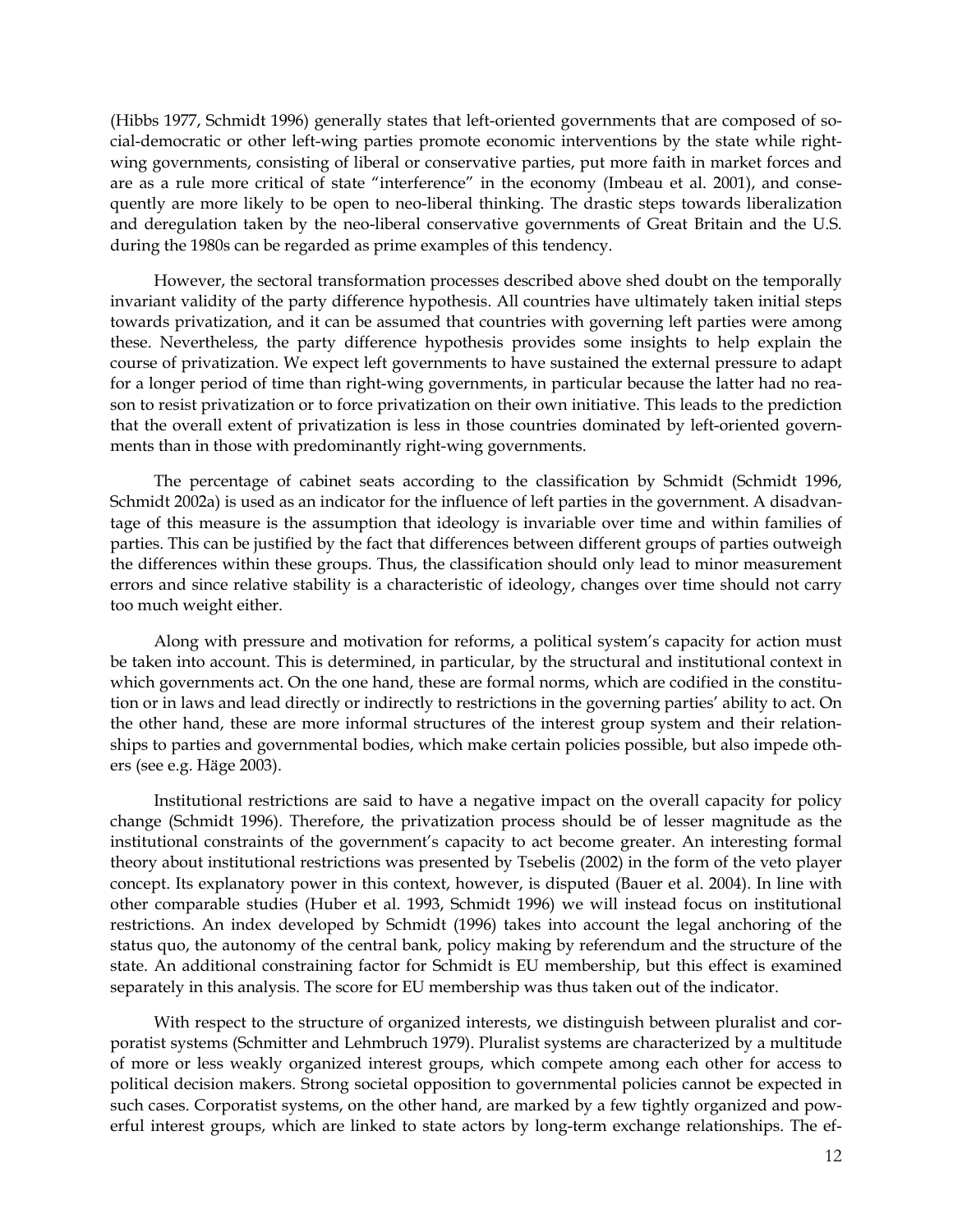fects of these systems are disputed. On the one hand, state capacity could be increased by policies that are aligned with interest groups. On the other hand, however, such concentrated actions are normally based on bargaining between state actors and interest groups, which often complicates the uncompromised pursuit of interests and preferences.

The fact that unions generally assume a very powerful role in such cooperative relations is also worth mentioning (Garrett 1998, Swank 2002). Their affiliation with the political left implies that corporatist systems hinder rather than enhance privatization. Thus, corporatist countries are expected to have privatized to a lesser extent than pluralist countries. As a measure of levels of corporatism, the index developed by Siaroff (1999) is used. It is based on a battery of indicators, which tend to even out individual measurement errors. Finally, we account for the possible effect of public debt, as it has been argued that governments of any partisan complexion are likely to respond to severe fiscal problems with "selling off the 'family silver'" (Obinger and Zohlnhöfer 2005).

The independent variables are incorporated into the analysis in different ways according to theoretical and methodological considerations. Since a temporal relationship is predicted for the globalization variables, the change over the period of analysis was calculated. The scores for trade dependence and capital market integration demonstrate an increasing trend, such that the danger of an ecological fallacy through the use of the change in variables is relatively small. With regard to trade dependence, we also account for different base levels by using the percentage change of the measure. As for the variable for financial market integration, using the percentage change makes less sense. The index for the deregulation of financial markets (Quinn 1997) is a compilation of three components that each allow for only very few values. It is thus questionable whether the percentage change of this indicator allows for an interpretation at all. While the change over the general study period is calculated for trade integration, the change from 1980 through 1997 is used for financial market deregulation. On the one hand, this is done because data for financial market deregulation is only available for up to the end of 1997; on the other hand, the temporal shift reduces the danger that the values of this variable are themselves determined by other independent variables in the model. In the end, financial market deregulation is also an output-variable of the political system. A possible endogeneity problem is therefore omitted.

For the government ideology and corporatism variables, the mean values over time are calculated. As the scores of these variables fluctuate in both directions over the period, it does not make sense to use their change over time. The variable for the institutional constraints of the central government is constant over time and is thus taken into account in the analysis in its unchanged form. As an indicator for the ramifications of European integration, a dummy-variable was constructed, which takes the value one, if the country at hand was a member of the EU in the mid 1990s, and otherwise the score zero. The membership of the last three members of the EU 15 (i.e., Austria, Finland and Sweden) was in our view too short to have a noteworthy effect on their privatization records. To avoid a possible endogeneity problem with regard to privatization receipts and public debt, we used the maximum debt during the period between 1980 and 1997. Since it is unlikely that fiscal problems translate into privatizations in the short term, we restricted the time period for identifying the maximum debt to years before 1998.

#### *4.3 Modeling the impact of Europeanization*

In the following, we will present the results of our analysis. Table 1 illustrates the results of cross-sectional regressions of the extent of privatization using different combinations of the independent variables.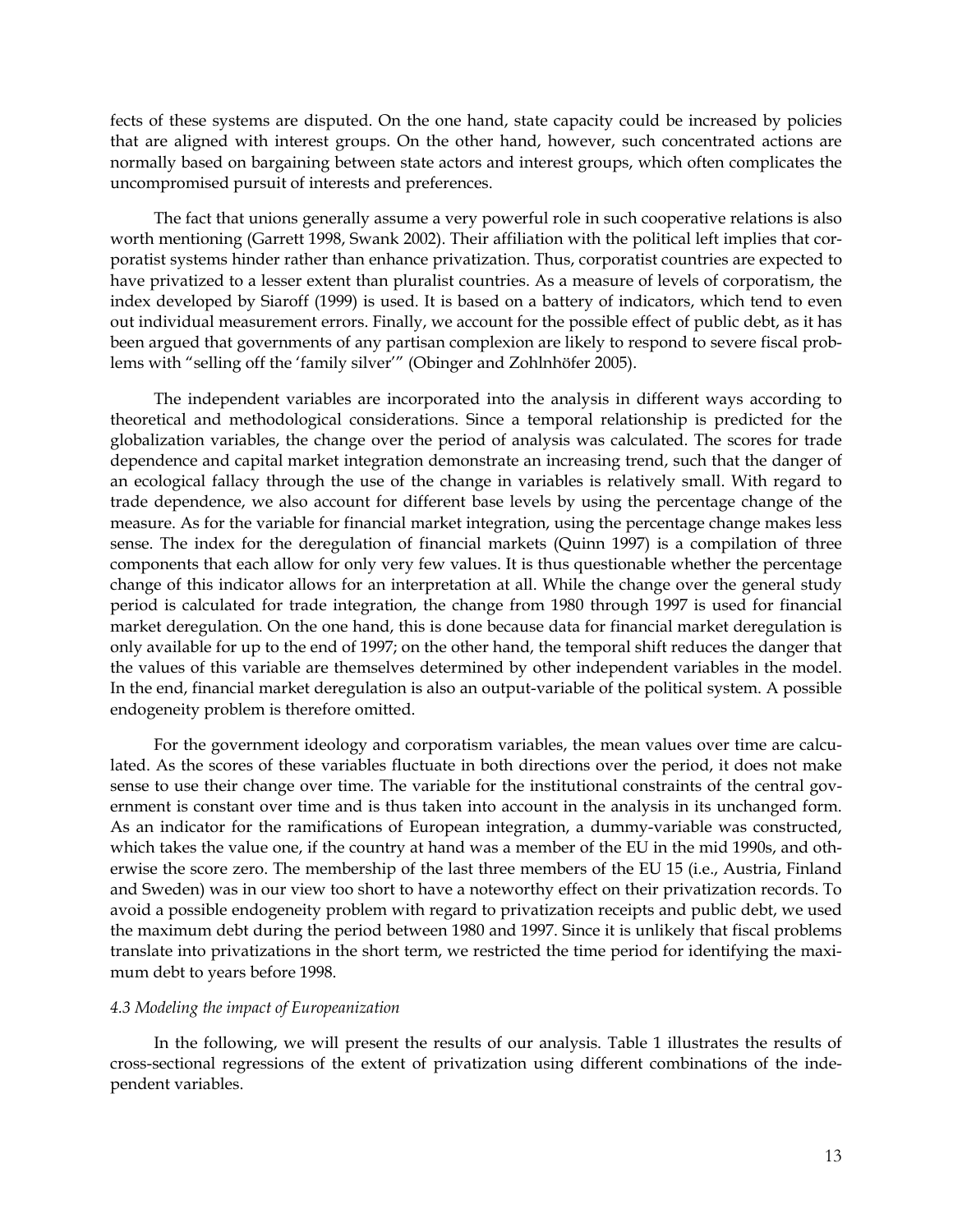|                                | 20 Countries |             |           |                  |            | 19 Coutries<br>(without Spain) |
|--------------------------------|--------------|-------------|-----------|------------------|------------|--------------------------------|
| Model                          | $\mathbf 1$  | $\mathbf 2$ | 3         | $\boldsymbol{4}$ | 5a         | 5 <sub>b</sub>                 |
| Ideology of the                |              |             |           |                  |            |                                |
| government                     | $-0.369$     |             | $-0.499*$ | $-0.381$         | $-0.490**$ | $-0.662***$                    |
| $(Q$ 1983-2000)                | (1.28)       |             | (1.92)    | (1.55)           | (2.40)     | (3.73)                         |
| Corporatism                    | $-4.906$     |             | $-6.211$  | $-4.183$         |            |                                |
| $(O 1983 - 2000)$              | (0.70)       |             | (1.06)    | (0.74)           |            |                                |
| Institutional                  |              |             |           |                  |            |                                |
| Constraints                    | 1.751        |             | 0.488     |                  |            |                                |
| (constant)                     | (0.32)       |             | (0.10)    |                  |            |                                |
| Public Debt                    | $-0.033$     |             | 0.088     |                  |            |                                |
| (max 1980-1997)                | (0.15)       |             | (0.41)    |                  |            |                                |
| EU Membership                  | 25.148*      | 30.596**    |           | 23.979**         | 24.571**   | 18.297**                       |
| (Member before 1995)           | (1.94)       | (2.80)      |           | (2.20)           | (2.56)     | (2.24)                         |
| <b>Financial Market</b>        |              |             |           |                  |            |                                |
| Deregulation                   | $-1.931$     | $-3.189$    |           | $-2.078$         |            |                                |
| ( $\Delta$ 1980-1997 absolute) | (0.66)       | (1.44)      |           | (0.82)           |            |                                |
| Trade dependence               | $-0.042$     | 0.062       |           |                  |            |                                |
| $(\Delta 1983 - 2000$ in %)    | (0.15)       | (0.27)      |           |                  |            |                                |
| R-Square                       | 0.49         | 0.35        | 0.31      | 0.48             | 0.45       | 0.59                           |
| Adjusted R-Square              | 0.19         | 0.23        | 0.13      | 0.34             | 0.39       | 0.54                           |

#### **Table 1: Determinants of infrastructure privatization**

Dependent variable: Privatization (∆ 1983-2000 in %)

Notes: Results of OLS-regressions, absolute t-values in parentheses; \* significant on the 10 percent level, \*\* significant on the 5 percent level, \*\*\* significant on the 1 percent level; all twosided tests; models 5b shows the results for models 5a without the outlying case Spain.

Model 1 contains the estimated results for all the explanatory factors discussed in the preceding section. Neither financial market deregulation nor trade integration show a statistically significant effect on the extent of privatization. Among the external factors, only the coefficient for EU membership corresponds with the expectations in terms of direction and statistical significance. As for the domestic factors, institutional constraints and corporatist arrangements can also be ruled out as explanatory factors. Political party orientation also does not show a significant effect, but its tstatistic is still of such a size that it warrants further investigation. Indeed, when we run two different models, one incorporating external (model 2) and another incorporating only domestic factors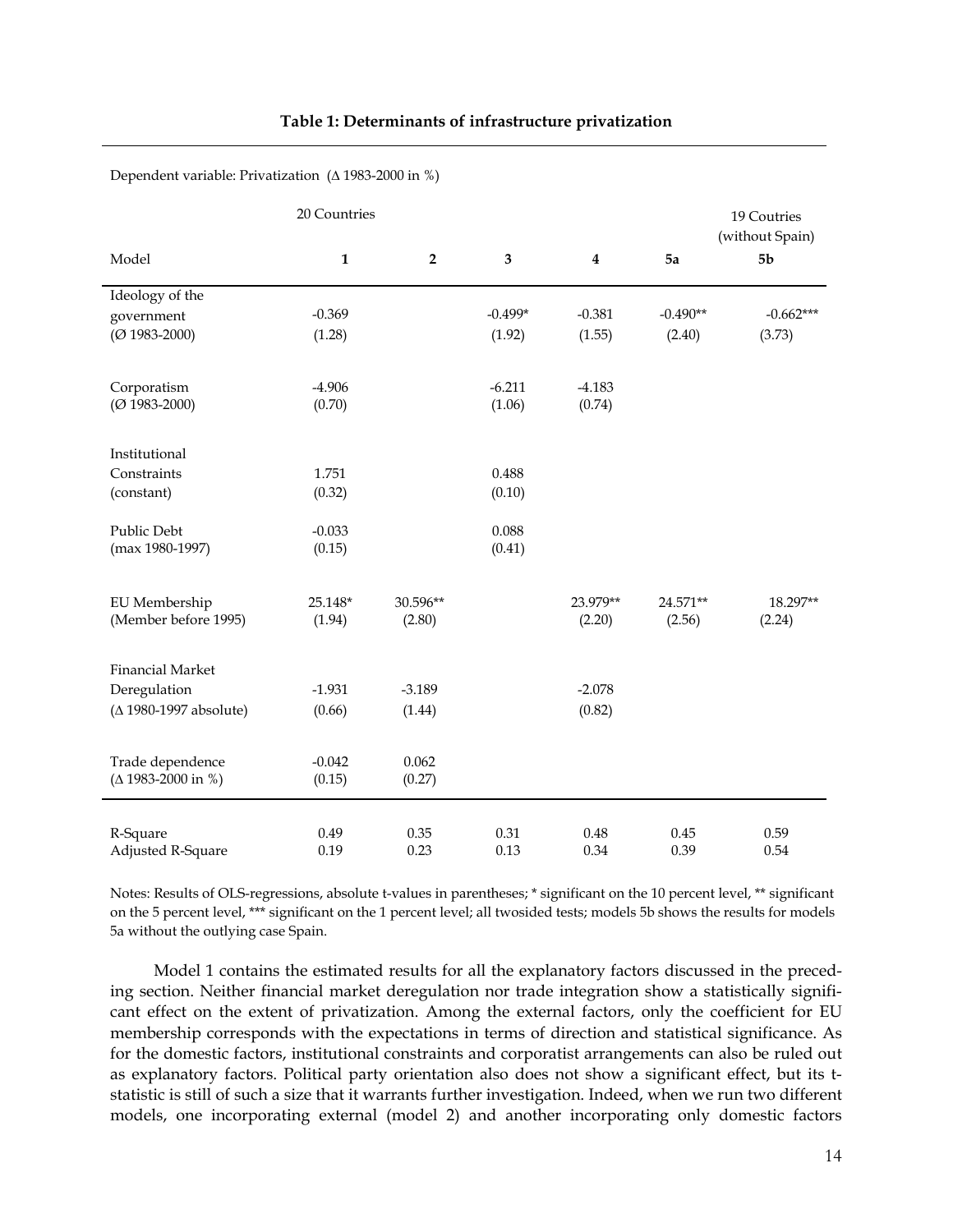(model 3), government ideology shows a significant effect in the latter, while the results for the former model are basically the same as for the full model, except that the t-statistic for financial deregulation increases to some extent. For the remaining models, we only retained those independent variables with a t-score greater than one. Due to the small number of cases, a maximally parsimonious model is desirable. This also provides us with insights about the stability of the remaining relationships. Model 4 shows an intermediate step and model 5a the most parsimonious model. While the coefficient of EU membership is slightly smaller, party influence shows a larger and clearer effect in the reduced model. The explanation of the extent of privatization can thus ultimately be reduced to two influential factors: the ideology of the government and Europeanization.

Further support for the influence of party ideology can be drawn from model 5b. This model replicates the regression for model 5a but excludes Spain from the calculations, which emerged as a severe outlier from the regression diagnostics. As the Spanish case is characterized by almost complete privatization through left wing governments (which is still a puzzle in political research where different explanations compete, see for instance Etchemendy 2004), this is clearly deviant from the overall pattern. Spain's privatization process thus exerted an unjustifiably strong influence on the results of the analysis. Indeed, the coefficients and t-statistics of all independent variables change when Spain is excluded, but most notably the party ideology of government shows a highly significant effect already in the full model. A comparison of the R-square statistics between the models based on all countries and those without Spain also makes it clear how sensitive this yardstick is towards individual outliers. The adjusted R-square of 0.39 in Model 5a increases to 0.54 in model 5b if Spain is left out, which reflects considerable explanatory power for a model with just two independent variables.

The results of the analysis are visualized in Figure 5. In view of the preceding discussion, the graph is based on Model 5b in Table 1. The essential factors of influence on the extent of infrastructure privatization are, accordingly, the ideological orientation of the government as well as membership in the EU. Figure 5 is a scatter-plot of the dependent variable against the average proportion of left parties in the cabinet. Non-EU-12 countries are abbreviated with lower-case letters and EU-12 countries with capital letters. The lines print the predicted values conditional on EU membership, with the upper line referring to the EU-12 and the lower line to the non-EU countries. The slope of the lines reflects the party effect and the vertical distance between the lines illustrates the effect of EU-membership.

As indicated by the difference in the height of the intercepts of the two lines, the extent of privatization was more than 18 percentage points higher in EU member states than in non-member states. Also, the extent of privatization in both groups of countries is approximately 0.66 percentage points less for each percentage point of cabinet positions that were on average held by left parties during the period. Of course, such estimates merit caution. The graph illustrates that individual cases deviate significantly from the predicted scores. For instance, Great Britain and Australia have privatized more extensively than the model would have led us to believe, whereas Switzerland experienced an unusually low level of privatization for its combination of values on the independent variables. This sheds some light on the uncertainties which must be taken into account in the interpretation of the statistical analyses. However, the objective of this analysis is not to offer point estimates for individual countries, but rather to identify empirical relationships which allow for limited generalizations.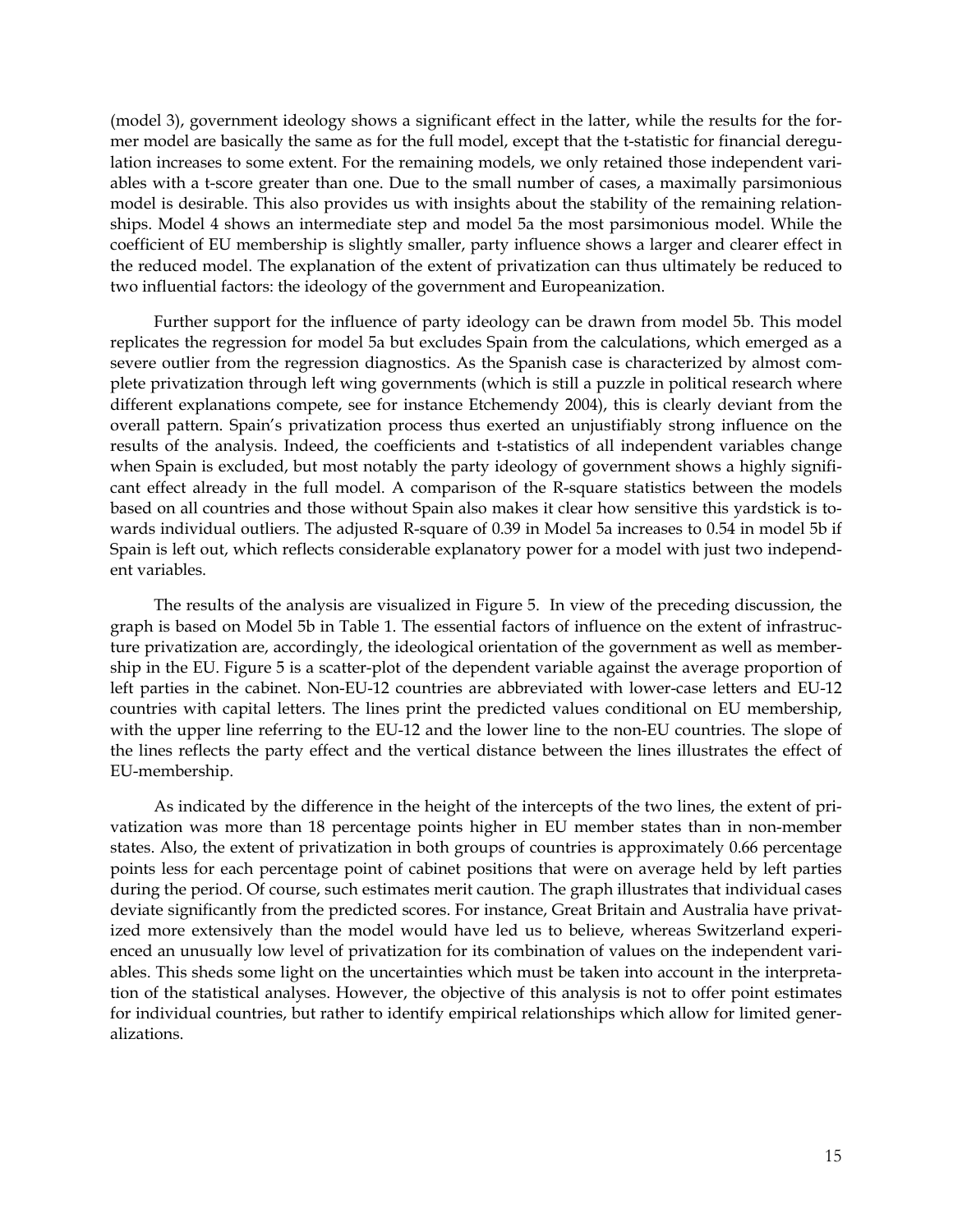

Even if the exact size of the effects depends on many circumstances, the relative robustness and clarity of the relationships seem to justify the conclusion that the privatization of infrastructures tended to be more extensive in EU states and countries in which the government consisted of rightwing parties than in non-EU states and countries with governments dominated by the left (for somewhat contrasting results see Obinger and Zohlnhöfer 2005). The clear difference between the privatization in EU and non-EU countries is also depicted in Figure 5 above, where the mean state ownership across the three sectors is plotted against time for EU member and non-member states. Both groups of countries began privatizing in the mid 1980s. Although the non-EU countries started on a lower level of state ownership, their privatization efforts were far less pronounced than those in EU countries. In the next section, we will discuss how these findings can be interpreted and possibly integrated into a wider empirical and theoretical framework.

#### *4.4 Interpretation*

A major result of our analysis is that we could not find any noticeable direct effects of globalization on the privatization of infrastructures. Although internationalization of the economy has greatly increased in general over the period of analysis, privatization was introduced only relatively late in den 80s and 90s. Our regression analysis shows that the extent of privatization did not systematically vary with the degree of trade integration or financial market deregulation. However, our results are largely in line with the Europeanization hypothesis: EU countries privatized their infrastructures to a greater degree. Yet the higher level of economic integration of the EU once again does not seem to be the factor that induced the member states to privatize through competition pressure. Rather, it seems to be political decisions on the supranational level, which are geared directly at institutional changes towards more market and competition in national infrastructure sectors that lead to privatizations.

However, our analysis only examined the factors that enhanced or hindered privatization. An explanation of how this wave of privatization came about cannot be provided by the statistical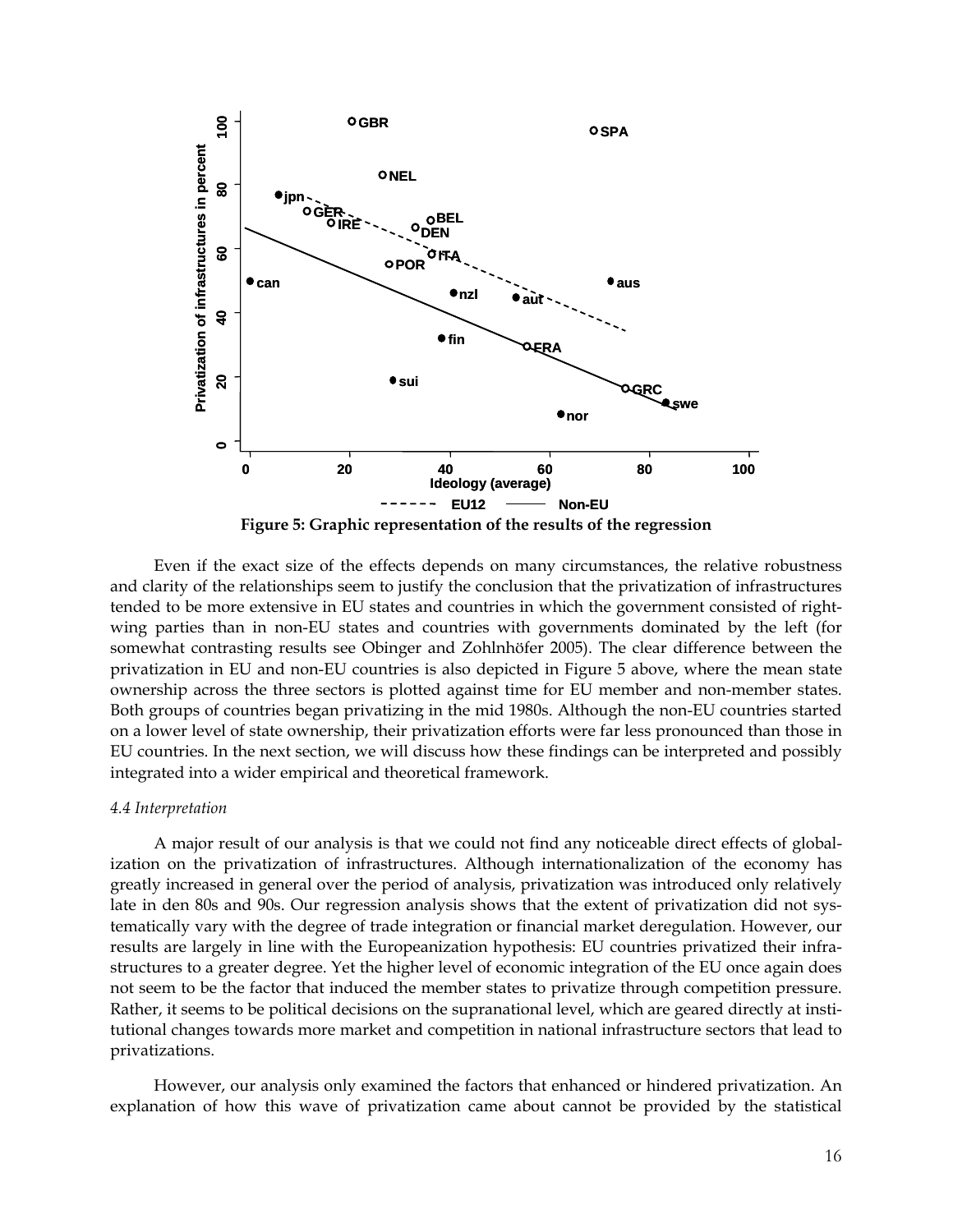analysis. A negative correlation between globalization and the extent of privatization could have been taken as evidence that the internationalization of markets not only pushed ahead privatization, but -in line with the theory -also triggered this development. However, since no relationship could be detected this explanation is not very plausible. Furthermore, international market integration was already continually increasing during the 1970s, which did not result in any privatizations at this time.

To arrive at a more encompassing explanation of infrastructure privatizations, we must turn to more subtle factors. The strong effect of government ideology suggests that norms, beliefs and cognitive policy models may play an important role. From such a perspective, the general retreat of the state from public infrastructures can only be traced back to changed conditions in foreign trade and investments in a very indirect way. Globalization constituted only one of the reasons to justify the spread of the neo-liberal model for the political economy. It seems plausible that the privatization wave was not triggered and enhanced by a certain degree of international market integration, but instead by changes in "belief systems" (Sabatier 1987), "policy paradigms" (Hall 1993) or "discourses" (Schmidt 2002a), as emphasized in the literature on the influence of ideas on public policies (for an overview see Campbell 2002).

A paradigmatic change in economics also played an essential role in the emergence of this new policy model. As a response to Keynesianism, theoretical arguments focusing on the difficulties or even the ineffectiveness of state intervention in the economy emerged during the 1970s. In short, alternative proposals demanded less state intervention and more market freedom. The absorption and often distorted adaptation of these ideas into policy (Henisz et al. 2005) led to the emergence of a new theoretical framework to conceptualize the overall political economy. We do not only argue that the discourse prevailing in a certain political system or changes therein affect the capability of governments to react to "objective" external economic pressures (see, e.g., Schmidt 2002a), but also that these economic problems are only recognized as such in the light of a certain policy paradigm. The international diffusion of this new paradigm is then the actual trigger of reforms of the state, not only a mediating factor affecting the extent and timing of transformations.

From a theoretical standpoint, it can be excluded that this was a purely rational or even bounded rational learning or lesson drawing process as theorized in the literature on policy transfer (Dolowitz and Marsh 1996, Rose 1993). Infrastructures are based on long-term investments whose effectiveness can only be judged on a long-term basis. However, very few reliable empirical studies on the effects of privatization over time and the transformation of infrastructural sectors in general exist at this point in time (Bauer 2003, 2004). For instance, systematic evaluations on the British privatization process had been published only in the early 1990s (Miller 1995). Thus, political actors usually privatized without the possibility to weigh the performance of the new policy model against the traditional mode of infrastructures being provided by the state. Enormous expenditures to auction off new telecommunications licenses, bottleneck in the energy supplies in the U.S., as well as security problems in the British railroad network are only a few examples that shed doubt on the long-term efficiency and overall superiority of privately organized as opposed to public infrastructure provision. From a long-term economic perspective, the possibility that an inferior path of institutional development was chosen cannot be ruled out entirely (Arthur 1994).

Accordingly, the extent to which political actors adopted these new rules of the game depended on how well they supported or could be brought into line with the existing cognitive frame and action orientation of the actors. A useful way to analyze this "ideational" level is offered by Sabatier (1987) with his concept of "policy belief systems" (see also Schneider and Janning 2006), which distinguishes between the main core, policy core and secondary aspects. The main core contains fun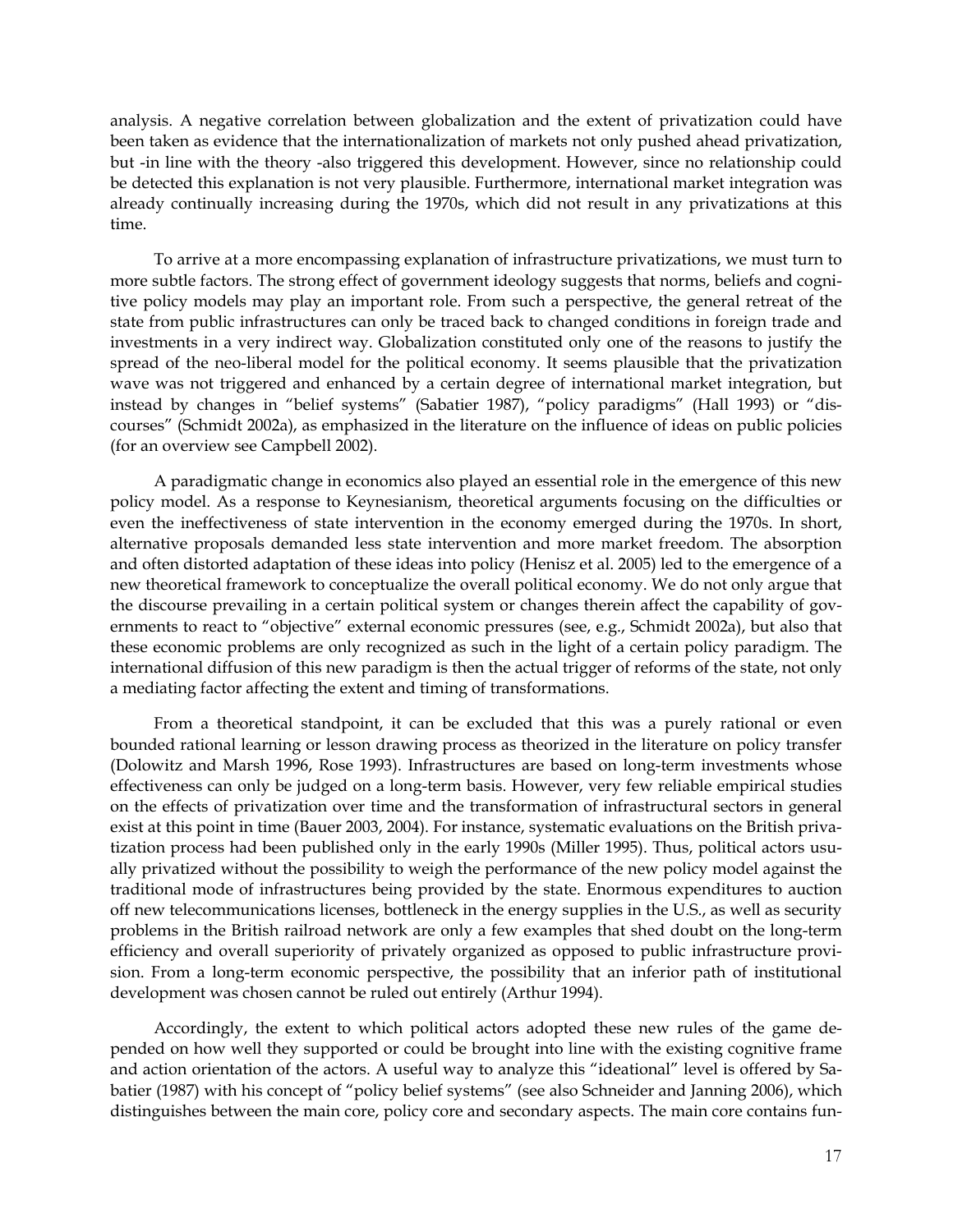damental normative and ontological axioms, e.g., on the nature of human beings, an evaluation of the priority of different values or the characteristics of distributive justice. Furthermore, it spans all policy areas. The policy core comprises the strategies applied to implement the concepts of values of the main core within a certain policy area, while the secondary aspects refer primarily to the adequate pursuit of these strategies by means of concrete administrative and legislative measures. The extent to which elements of one's action orientation can now be changed depends on the abstractness of the structural category to which they belong. Change in one's core convictions is thus less probable than in the secondary aspects of the practical implementation of these objectives. Changes in the belief system are assumed to come about through instrumental learning. In practice, this means that information that sheds doubt on existing basic ideas is rejected and scientific analyses are primarily used to support one's own principles and beliefs or to attack those of one's political opponent.

For liberal and conservative parties, whose core convictions traditionally include the idea of a limited role of the state in the economy, adopting the neo-liberal infrastructure model was not a difficult task: it confirmed their assessment that the market is generally superior to the state as a coordination mechanism. They adopted the general idea of an infrastructure sector marked by competition very early into their policy core and forced their implementation by means of the instruments recommended by economists, which also entailed state regulation to create and safeguard competition. The radical forms of liberalization and deregulation by the so-called neo-conservatives under the Thatcher government in Great Britain and the Reagan administration in the United States in the late 1970s and early 1980s are the prime examples of this belief driven process.

Left parties, however, had and still have greater difficulties in conforming to this model because they generally exhibit more trust in state regulation than in economic self-regulation by means of market mechanisms. However, the more this policy model spread and the greater the consensus over its comparative advantages grew, the greater the pressure became on the remaining governments, who had yet to adopt this model in their countries. In other words, the diffusion of this policy paradigm was based on frequency-dependent "positive feedbacks" (Pierson 2004, Witt 1989). Ultimately, left governments also privatized, but more hesitantly and not as extensively. Due to the considerable difference between the core beliefs of left-oriented parties and the new structural constraints within global and European competition, it was difficult for them to accept neo-liberal proposals as a political strategy. The party effect on the extent of privatization, which was identified in the analysis, can therefore be traced back to the degree of consistency between the new policy model and the government parties' traditional action orientation.

The effect of EU membership can also be interpreted in a similar vein. The European Commission played a decisive role here. As early as the 1980s it had emerged as a motor for liberalization and deregulation of the infrastructure sectors (Bartle 2005, Grande 1996, Schmidt 1998, Schneider et al. 1994). Based on its institutional self-interest, it had a motive to adopt and spread the new economic model, as it entailed an enormous extension of its authority and thus consolidation of its position in the institutional structure of the EU. Cognitive restrictions did not pose a problem here, since the main task of the Commission since the end of the 1980s was the creation and completion of a common internal market according to the neo-liberal paradigm. Thanks to its role as an "agenda setter" in the policymaking process of the EU and its ability to lay down secondary law, it had the capacity to actively promote the implementation of these ideas in the member states (Schmidt 2000). Thus, the effect of EU membership can be attributed to a combination of the cognitive predisposition of the European Commission towards the new policy model as well as its institutional possibilities of supporting and enforcing policy transfer throughout Europe (Radaelli 2000).

In summary, privatizations in the infrastructure sector cannot be directly traced back to in-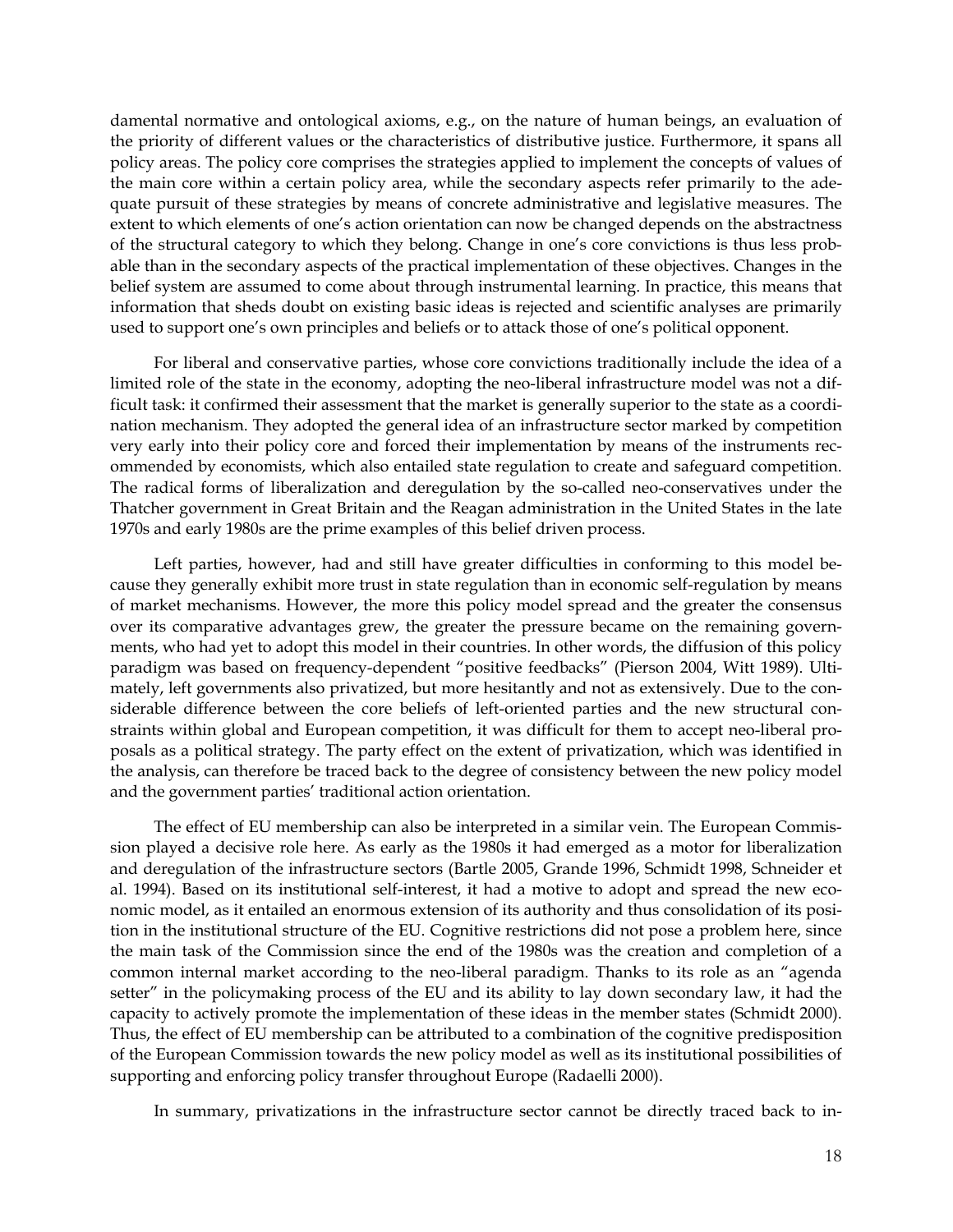creased international market integration, but rather to existing and changing attitudes towards the neo-liberal policy model. International competition over production locations is therefore only of significance to the extent that it is drawn on to support the claim that privatizing infrastructures is economically necessary. As the analysis has shown, ideological rhetoric plays a greater role than the actual extent of economic openness of a country. This also becomes evident when we take into account that there is hardly any empirical evidence of the supposed positive effects of the restructuring on the efficiency and the effectiveness of the infrastructure sectors (Bauer 2003, 2004). Thus, we can hardly speak of a rational reaction to changing structural conditions in the international economy.

The discussion has shown that the possibilities of changing action orientations through social learning processes and the diffusion of ideas cannot be neglected, particularly when analyzing political and economic contexts from a long-term perspective. The conceptualization and methodological investigation of such diffusion processes, particularly in quantitative studies, points to more questions still to be answered.

## **5. Conclusion**

This paper set out to investigate whether the state is really undergoing a process of transformation as currently debated and if so, to what extent Europeanization is driving this process. First, we discussed some conceptual and measurement problems encountered when facing the question whether or not the state is on the retreat. We opted for two indicators for describing the changing power of the state over time: the state expenditure and the infrastructure ownership ratios. The latter measure is based on original data recently collected for twenty-six OECD countries over a time period of thirty years (1970 to 2000). Both measures showed that the role of the state in society has been declining since the early to mid-1980s, but the decrease was especially severe with regard to infrastructure ownership. This is particularly strong evidence for the transformation of the state, since infrastructure provision was long regarded as one of its core functions. However, while all countries made some steps towards privatizing infrastructure property, the extent to which this happened varied considerably across countries. Thus, the descriptive analysis showed that the state's role in society declined considerably over the last two decades, at least in terms of government spending and infrastructure ownership, although to different degrees across countries.

We then turned to the different approaches and theories advanced in the literature to account for this phenomenon. It is often argued that factors of the regional and international environment of states influence their roles and power positions; and that domestic political structure, beliefs and preferences mitigate this effect. Based on this theoretical review, we derived hypotheses about the effects of Europeanization and globalization, as well as domestic factors such as institutional constraints, corporatist arrangements, and government ideology. The statistical analysis showed that government ideology and Europeanization had strong and significant relationships to the extent of infrastructure privatization, while the coefficients for globalization and other domestic factors were insignificant. Therefore, the main conclusion from the statistical analysis is that Europeanization promoted infrastructure privatization while left parties in the government where rather reluctant to privatize state-owned infrastructure companies.

However, it is important to stress that any statistical analysis can at best demonstrate changes in a certain phenomenon, not for its origin. In this respect, our statistical results say something about the varying degrees of privatization, but not about what started the wave of privatization in the first place. We argued that its origin lies in a changing paradigm of economics, the advent of neo-liberal thinking in the seventies. The diffusion of these ideas among political actors is conditioned by their existing belief system. If a person has strong cognitive priors conflicting with a certain idea, it will harder to convince them to adopt that idea. We argued that this explanation can account for our em-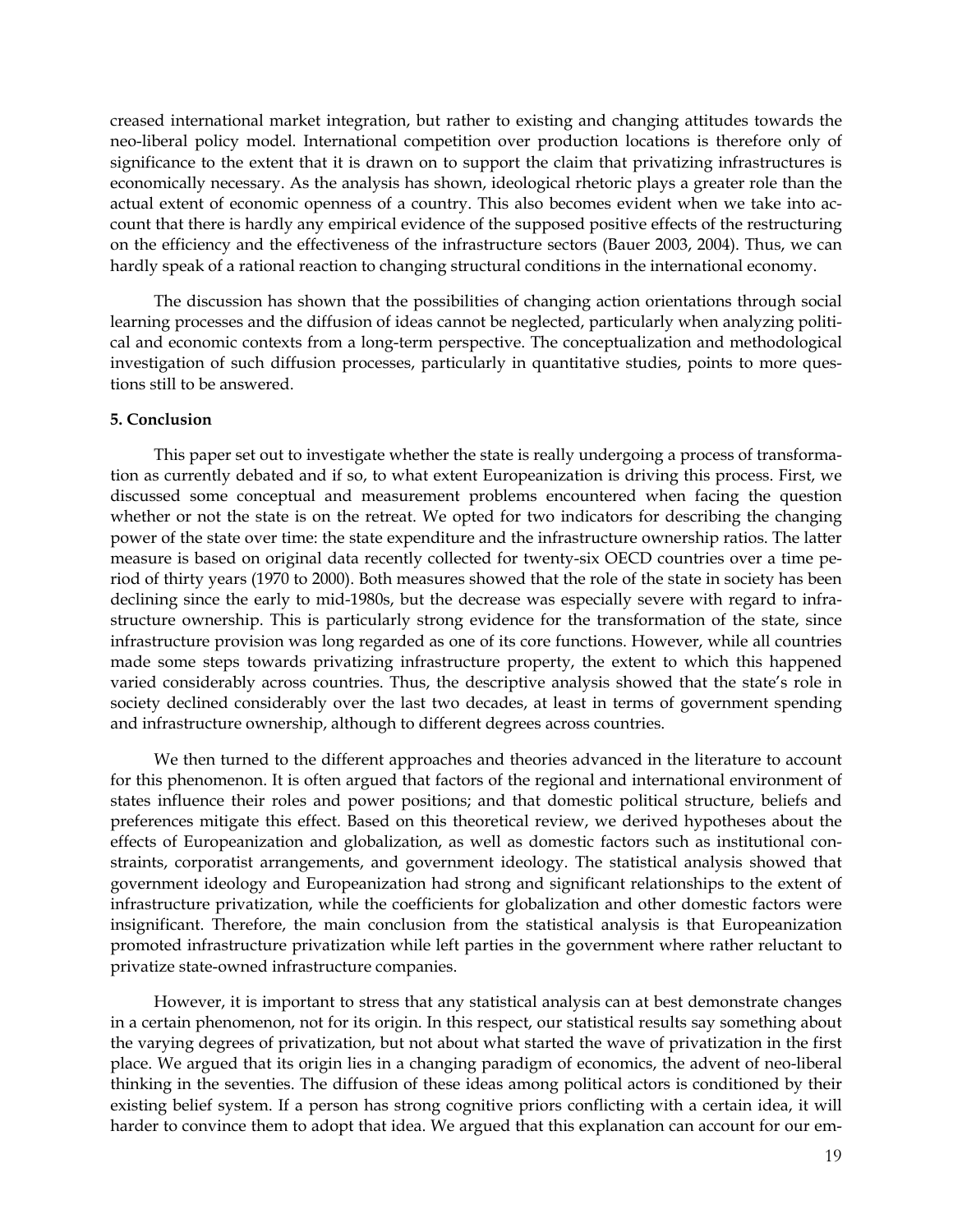pirical findings that Europeanization and government ideology affect the degree of privatization of infrastructure companies. Right-wing politicians were happy to incorporate neo-liberal prescriptions into their policy views as it was providing them with ostensibly scientific justifications for similar ideas. A similar picture can be drawn for the European Commission. During the late eighties and the nineties, a primary way to advance its own institutional powers was to implement the economic program enshrined in the Single European Act, which is to a considerable extent based on neo-liberal ideas and therefore accounts for the positive effect of Europeanization on infrastructure privatization.

What does all this mean for the question set out in the beginning of the paper? Is the state really on the retreat? According to our indicators, the answer is yes. But as already mentioned, this does not necessarily mean a declining role of the state in society.

It could simply be the case that direct and obvious state interventions as reflected in public employment, expenditure and infrastructure provision are replaced by more indirect and less visible means of control such as regulation. And even if we take the current retreat of the state as granted, our analysis has pointed out that there is nothing inevitable and irreversible about this trend. It is all man-made. Coming back to our comparison with the global warming debate, there are still skeptics arguing that there were always long term cycles in temperature rises and falls and therefore it is too early to conclude that global warming really exists. A similar argument can be made with regard to the coming end of the state. We may simply be at the bottom of a long cycle of pro/contragovernment feelings at the moment and the trend could possibly reverse in future. Recent events, ranging from election outcomes in many South American states, mass-demonstrations of disillusioned youths at WTO and G7 meetings, to the rejections of the EU constitutional treaty in the Netherlands and France, might be indications that the neo-liberal consensus is crumbling indeed.

#### **References**

- Alessi, L.D. (1987) "Property Rights and Privatization," *Proceedings of the Academy of Political Science* 36(3): 24-35.
- Armingeon, K., Leimgruber, P., Beyeler, M. and Menegale, S. (2005) "Comparative Political Data Set 1960- 2003," Institute of Political Science, University of Berne www.ipw.unibe.ch/mitarbeiter/ ru\_armingeon/CPD\_Set\_en.asp.
- Arthur, W.B. (1994*) Increasing Returns and Path Dependence in the Economy.* Ann Arbor: University of Michigan Press.
- Bartle, I. (2005) *Globalization and EU Policy-making: The Neo-liberal Transformation of Telecommunications and Electricity.* Manchester: Manchester University Press.
- Bauer, J., Haege, F.M. and Schneider, V. (2004) "Political and Societal Vetoplayers in Regulatory Reform: The Transformation of Telecommunications in OECD Countries," Paper Presented at the Annual Meeting of the Midwest Political Science Association, 15-18 April, Chicago, IL.
- Bauer, J.M. (2003) "The Role of Regulation in an Era of Partial Competition," in Wubben, E.F.M. and Hulsink, W. (eds), *On Creating Competition and Strategic Restructuring.* Cheltenham: Elgar, pp. 35- 66.
- Bauer, J.M. (2004) "Die Privatisierung von Infrastrukturen aus wirtschaftswissenschaftlicher Sicht," in Schneider, V. and Tenbücken, M. (eds), *Der Staat auf dem Rückzug. Die Privatisierung öffentlicher Infrastrukturen*. Frankfurt/Main: Campus, pp. 53-84.
- Beniger, J.R. (1986) *The Control Revolution: Technological and Economic Origins of the Information Society*. Cambridge MA: Harvard University Press.
- Berger, S. (2000) "Globalization and Politics," *Annual Review of Political Science* 3: 43-62.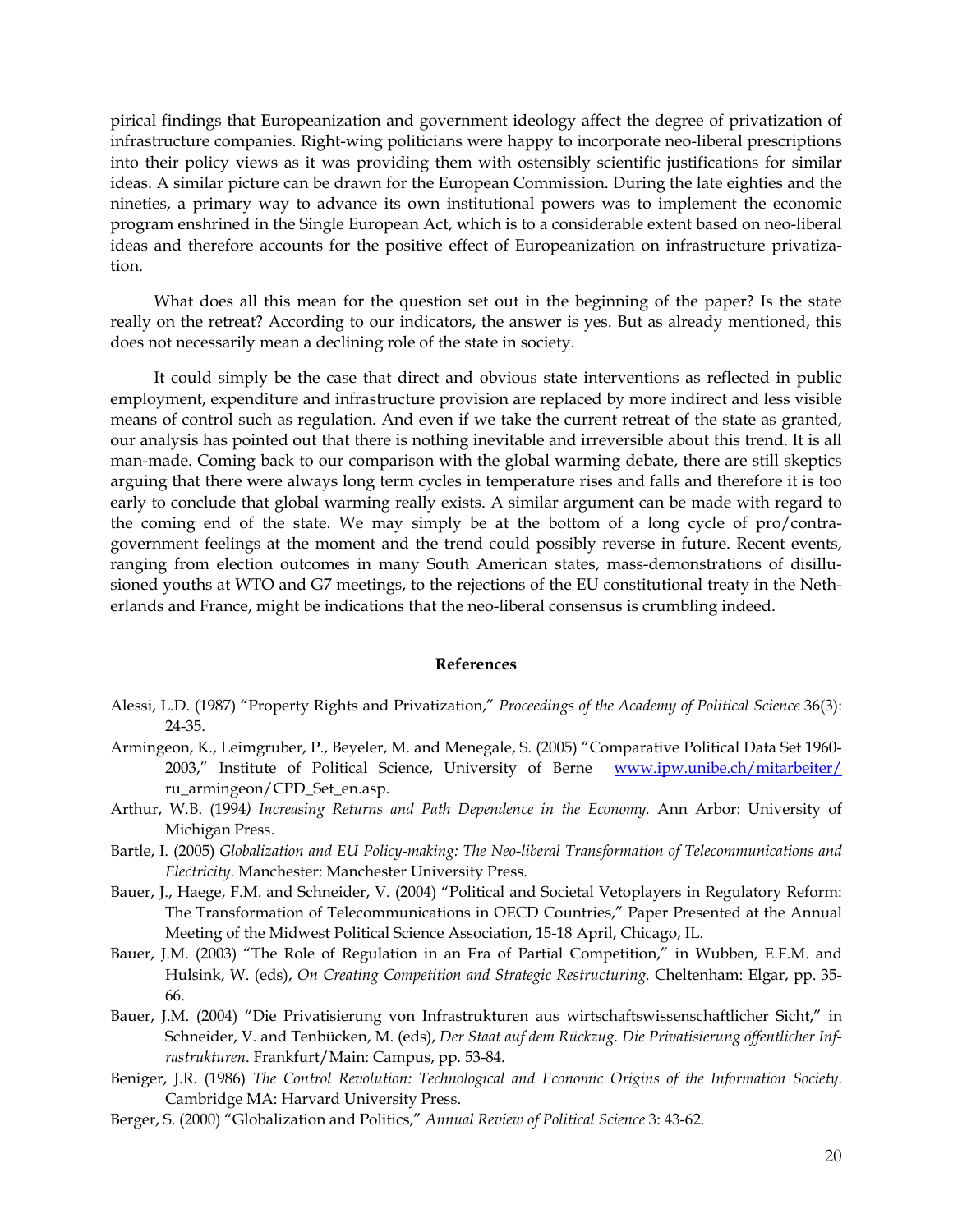- Blais, A., Blake, D. and Dion, S. (1993) "Do Parties Make a Difference -Parties and the Size of Government in Liberal Democracies," *American Journal of Political Science* 37(1): 40-62.
- Borg, I. and Groenen, P. (2005) *Modern Multidimensional Scaling: Theory and Applications.* New York: Springer.
- Brzezinski, M. (2004) *Fortress America: On the Front Lines of Homeland Security -An Inside Look at the Coming Surveillance State*. New York: Bantam Books.
- Bulmer, S. (2007) "Telecommunications Policy," in Graziano, P. and Vink, M. (eds), *Europeanization: New Research Agendas*. Basingstoke: Palgrave Macmillan, pp. 46-58.
- Cameron, D.R. (1978) "The Expansion of the Public Economy: A Comparative Analysis," *American Political Science Review* 72(4): 1243-1261.
- Campbell, J.L. (2002) "Ideas, Politics, and Public Policy," *Annual Review of Sociology* 28: 21-38.
- Christiansen, T., Falkner, G. and Jorgensen, K.E. (2002) "Theorizing EU Treaty Reform: Beyond Diplomacy and Bargaining," *Journal of European Public Policy* 9(1): 12-32.
- De Vries, M. (2001) "The Attack on the State: A Comparison of the Arguments," *International Review of Administrative Sciences* 67: 389-414.
- Dobek, M.M. (1993) "Privatization as a Political Priority: the British Experience," *Political Studies* 41(1): 24- 40.
- Dolowitz, D.P. and Marsh, D. (1996) "Who Learns What from Whom: A Review of the Policy Transfer Literature," *Political Studies* 44(2): 343-357.
- Etchemendy, S. (2004) "Revamping the Weak, Protecting the Strong, and Managing Privatization: Governing Globalization in the Spanish Takeoff," *Comparative Political Studies* 37(6): 623-651.
- Evans, P.B. (1997) "The Eclipse of the State? Reflections on Stateness in an Era of Globalization," *World Politics* 50(1): 62-87.
- Everitt, B.S., Landau, S. and Leese, M. (2001) *Cluster Analysis*. London: Arnold Publishers.
- Feigenbaum, H.B., Hamnett Chris and Henig Jeffrey R. (1999) *Shrinking the State. The Political Underpinnings of Privatization*. Cambridge: Cambridge University Press.
- Garrett, G. (1998) *Partisan Politics in the Global Econom*y. Cambridge: Cambridge University Press.
- Genschel, P. (2004) "Globalization and the Welfare State: A Retrospective," *Journal of European Public Policy* 11(4): 613-636.
- Grande, E. (1994) "The New Role of the State in Telecommunications: An International Comparison," *West European politics* 17(3): 138-157.
- Grande, E. (1996) "The State and Interest Groups in a Framework of Multilevel Decision-Making: The Case of the European Union," *Journal of European Public Policy* 3(3): 318-338.
- Guéhenno, J.-M. (1995) *The End of the Nation-State.* Minneapolis: University of Minnesota Press.
- Guillén, M.F. (2001) "Is Globalization Civilizing, Destructive or Feeble? A Critique of Five Key Debates in the Social Science Literature," *American Review of Sociology* 27: 235-60.
- Habermas, J. (2001) *The Postnational Constellation : Political Essays*. Cambridge MA: MIT Press.
- Häge, F.M. (2003) Determinants of Government Size: The Capacity for Partisan Policy under Political Constraints. Master Thesis, Konstanz: University of Konstanz. http://www.ub.unikonstanz.de/kops/volltexte/2003/1049/.
- Hall, P.A. (1993) "Policy Paradigms, Social Learning, and the State: The Case of Economic Policymaking in Britain," *Comparative Politics* 25(3): 275-296.
- Hardt, M. and Negri, A. (2000) *Empire.* Cambridge MA: Harvard University Press.
- Henisz, W.J., Zelner, B.A. and Guillén, M.F. (2005) "The Worldwide Diffusion of Market-Oriented Infrastructure Reform, 1977-1999," *American Sociological Review* 70: 871897.
- Hibbs, D.A. (1977) "Political-Parties and Macroeconomic Policy," *American Political Science Review* 71(4): 1467-1487.
- Huber, E., Ragin, C., C. and Stephens, J., D. (1993) "Social Democracy, Christian Democracy, Constitutional Structure, and the Welfare State," *American Journal of Sociology* (3): 711 -749.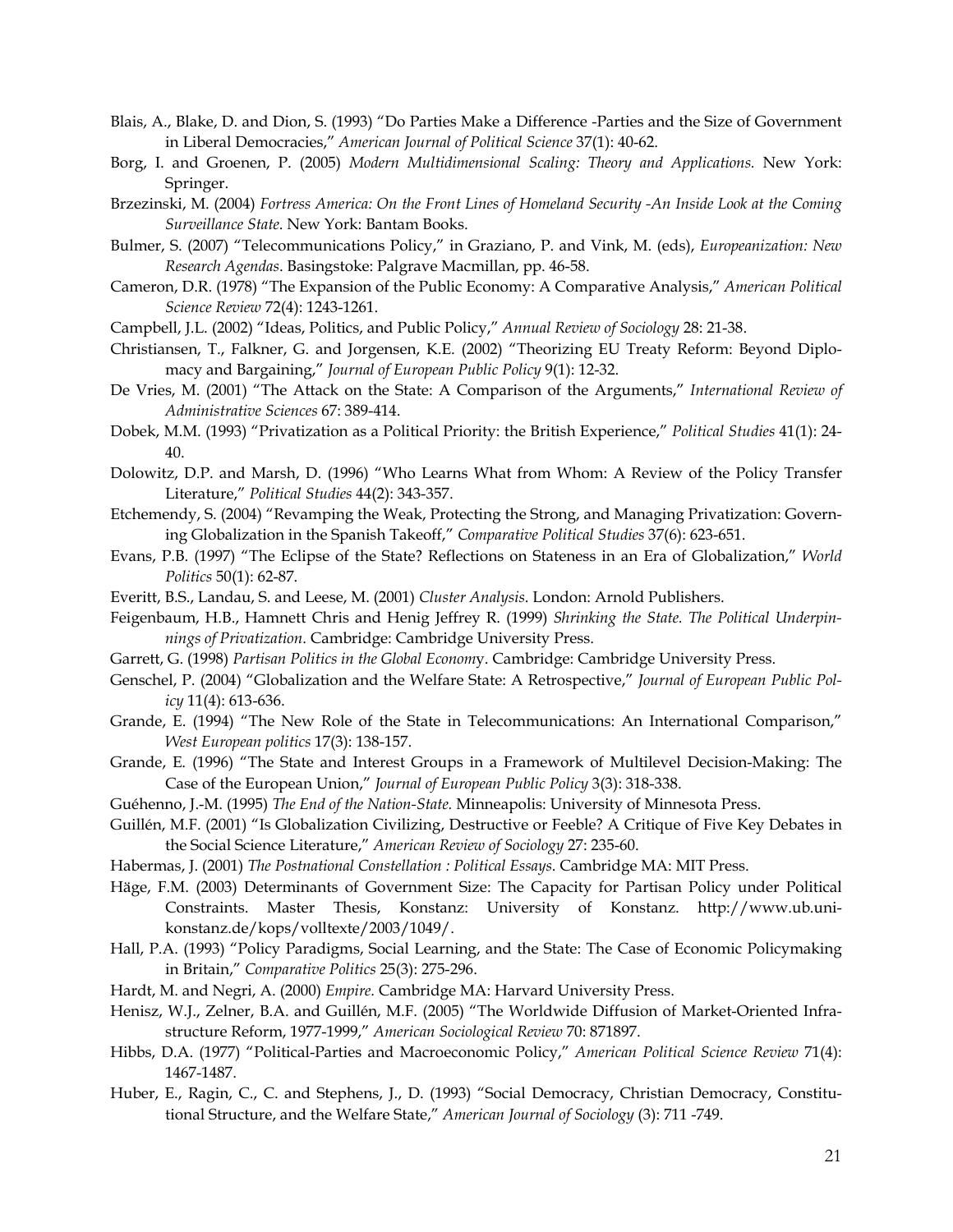- Imbeau, L.M., Petry, F. and Lamari, M. (2001) "Left-Right Party Ideology and Government Policies: A Meta-Analysis," *European Journal of Political Research* 40(1): 1-29.
- Kittel, B. (1999) "Sense and Sensitivity in Pooled Analysis of Political Data," *European Journal of Political Research* 35(4): 225-253.
- Kittel, B. and Winner, H. (2005) "How Reliable is Pooled Analysis in Political Economy? The Globalization-Welfare State Nexus Revisited," *European Journal of Political Research* 44(2): 269-293.
- Lehman, E.W. (1988) "The Theory of the State versus the State of Theory," *American Sociological Review*  53(6): 807-823.
- Leibfried, S. and Zuern, M. (eds) (2005) *Transformations of the State?* Cambridge: Cambridge University Press.
- Levi-Faur, D. (2003) "The Politics of Liberalisation: Privatisation and Regulation-for-Competition in Europe's and Latin America's Telecoms and Electricity Industries," *European Journal of Political Research* 42: 705-740.
- Levi-Faur, D. (2004) "On the 'Net Impact' of Europeanization: the EU's Telecoms and Electricity Regimes Between the Global and the National," *Comparative Political Studies* 37(1): 3-29.
- Luxemburg, R. (1964) *The Accumulation of Capital*. New York: Monthly Review Press.
- Majone, G. (1997) "From the Positive to the Regulatory State: Causes and Consequences of Changes in the Mode of Governance," *Journal of Public Policy* 17: 139-167.
- Marx, K. and Engels, F. (1887) *Capital: A Critical Analysis of Capitalist Production.* London: Sonnenschein.
- Mathews, J.T. (1997) "Power shift," *Foreign Affairs* 76(1): 50-66.
- Miller, A.N. (1995) "British Privatization: Evaluating the Results," *Columbia Journal of World Business* 30(4): 82-98.
- Miller, G.J. and Moe, T.M. (1983) "Bureaucrats, Legislators, and the Size of Government," *American Political Science Review* 77(2): 297-322.
- North, D.C. (1981) *Structure and Change in Economic History*. New York: Norton.
- Obinger, H. and Zohlnhöfer, R. (2005) *The Politics of Privatization in the OECD 1990-2000: Selling Off the "Family Silver."* Cambridge MA: Harvard University Center for European Studies (CES Working Paper No. 121).
- OECD (2002a) *Economic Outlook 71. OECD Statistical Compendium*, Paris: OECD.
- OECD (2002b) *Historical Statistics 1970-2000. OECD Statistical Compendium*, Paris: OECD.
- Ohmae, K. (1995) *The End of the Nation State: the Rise of Regional Economies*. New York: Free Press.
- Oliver, M.J. and Pemberton, H. (2004) "Learning and Change in 20th-Century British Economic Policy," *Governance* 17(3): 415-441.
- O'Riain, S. (2000) "States and Markets in an Era of Globalization," *Annual Review in Sociology* 26: 187-213.
- Ostrom, E. (2003) "How Types of Goods and Property Rights Jointly Affect Collective Action," *Journal of Theoretical Politics* 15(3): 239-270.
- Pelkmans, J. (2001) "Making EU Network Markets Competitive," *Oxford Review of Economic Policy* 17(3): 432-456.
- Pierson, P. (2004) *Politics in Time: History, Institutions, and Social Analysis*. Princeton: Princeton University Press.
- Quinn, D. (1997) "The Correlates of Change in International Financial Regulation," *American Political Science Review* 91(3): 531-551.
- Radaelli, C.M. (2000) "Policy Transfer in the European Union: Institutional Isomorphism as a Source of Legitimacy," *Governance* 13(1): 25-43.
- Rodrik, D. (1998) "Why Do More Open Economies Have Bigger Governments?" *Journal of Political Economy* 106(5): 997-1032.
- Rose, R. (1993) *Lesson-Drawing in Public Policy: a Guide to Learning Across Time and Space*. Chatham: Chatham House Publishers.
- Sabatier, P.A. (1987) "Knowledge, Policy-Oriented Learning, and Policy Change: An Advocacy Coalition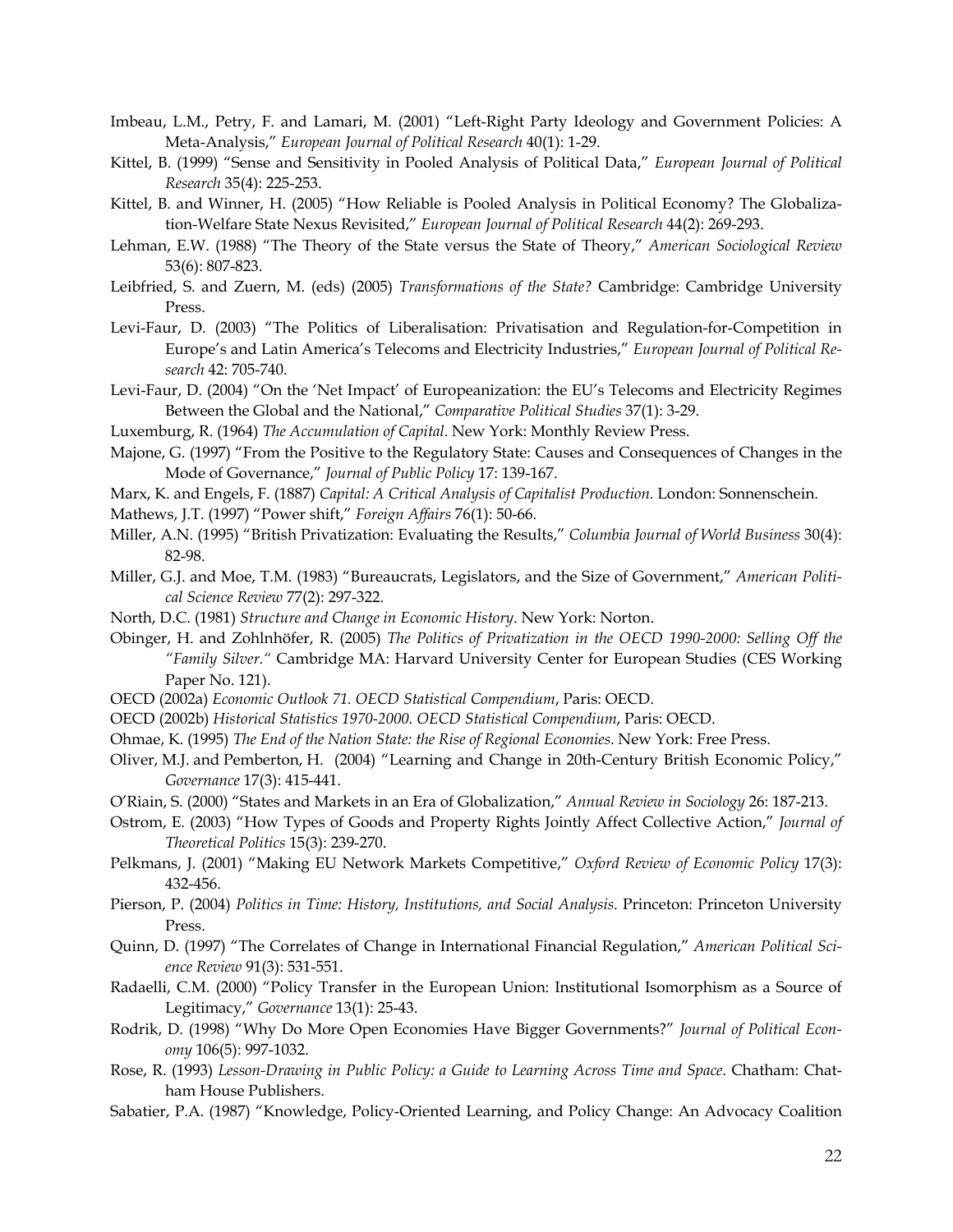Framework," *Knowledge: Creation, Diffusion, Utilization* 8(4): 649-692.

Scharpf, F.W. (1999) *Governing in Europe: Effective and Democratic?* Oxford: Oxford University Press.

- Scharpf, F.W. and Schmidt, V.A. (2000) *Welfare and Work in the Open Economy*. Oxford: Oxford University Press.
- Schlager, E. and Ostrom, E. (1992) "Property-Rights Regimes and Natural Resources: A Conceptual Analysis," *Land Economics* 68(3): 249-262.
- Schmidt, M.G. (1996) "When Parties Matter: A Review of the Possibilities and Limits of Partisan Influence on Public Policy," *European Journal of Political Research* 30(2): 155183.
- Schmidt, S.K. (1998) "Commission Activism: Subsuming Telecommunications and Electricity Under European Competition Law," *Journal of European Public Policy* 5(1): 169-184.
- Schmidt, S.K. (2000) "Only an Agenda Setter? The European Commission's Power over the Council of Ministers," *European Union Politics* 1(1): 37-61.
- Schmidt, V.A. (2002a) "Does Discourse Matter in the Politics of Welfare State Adjustment?" *Comparative Political Studies* 35(2): 168-193.
- Schmidt, V.A. (2002b) "Europeanization and the Mechanics of Economic Policy Adjustment," *Journal of European Public Policy* 9(6): 894-912.
- Schmitter, P.C. and Lehmbruch, G. (1979) *Trends towards Corporatist Intermediation*. London: Sage.
- Schneider, V. (2004a) "State Theory, Governance and the Logic of Regulation and Administrative Control," in Warntjen, A. and Wonka, A. (eds), *Governance in Europe*. Baden-Baden: Nomos, pp. 25-41.
- Schneider, V. (2004b) "The Transformation of the State in the Digital Age," in Puntscher Riekmann, S., Mokre, M. and Latzer, M. (eds), *The State of Europe. Transformations of Statehood from a European Perspective*. Frankfurt/Main: Campus, pp. 51-72.
- Schneider, V., Dang-Nguyen, G. and Werle, R. (1994) "Corporate Actor Networks in European Policy-Making: Harmonizing Telecommunications Policy," *Journal of Common Market Studies* 32: 473-498.
- Schneider, V., Fink, S. and Tenbucken, M. (2005) "Buying Out the State -A Comparative Perspective on the Privatization of Infrastructures," *Comparative Political Studies* 38(6): 704-727.
- Schneider, V., Jäger, A., Ehni, C., Fink, S. and Thiem, J. (2004) *Infrastructure Reform Data Set. Department of Politics and Management.* University of Constance.
- Schneider, V. and Janning, F. (2006) *Politikfeldanalyse. Akteure, Strukturen und Diskurse in der öffentlichen Politik*. Wiesbaden: VS-Verlag.
- Schneider, V. and Tenbücken, M. (eds) (2004) *Der Staat auf dem Rückzug. Die Privatisierung öffentlicher Infrastrukturen.*. Frankfurt a.M.: Campus.
- Schneider, V. and Werle, R. (2007) "Telecommunications Policy," in Graziano, P. and Vink, M. (eds), *Europeanization: New Research Agendas*. Basingstoke: Palgrave Macmillan, 266-280..
- Schraufnagel, S. (2002) "Testing Privatization of 'Long Arm' Service of Process," *Evaluation Review* 26(1): 59-80.
- Schulze, G.G. and Ursprung, H.W. (1999) "Globalisation of the Economy and the Nation State," *World Economy* 22(3): 295-352.
- Siaroff, A. (1999) "Corporatism in 24 Industrial Democracies: Meaning and Measurement," *European Journal of Political Research* 36(2): 175-205.
- Strange, S. (1996) *The Retreat of the State. The Diffusion of Power in the World Economy*. Cambridge: Cambridge University Press.
- Swank, D. (2002) *Global Capital, Political Institutions, and Policy Change in Developed Welfare States*, Cambridge: Cambridge University Press.
- Tallberg, J. (2002) "Delegation to Supranational Institutions: Why, How, and with What Consequences?" *West European Politics* 25(1): 23-46.
- Thatcher, M. (2004) "Varieties of Capitalism in an Internationalized World: Domestic Institutional Change in European Telecommunications," *Comparative Political Studies* 37(7): 751-780.
- Vaubel, R. (1995) "Social Regulation and Market Integration: A Critique and Public Choice Analysis of the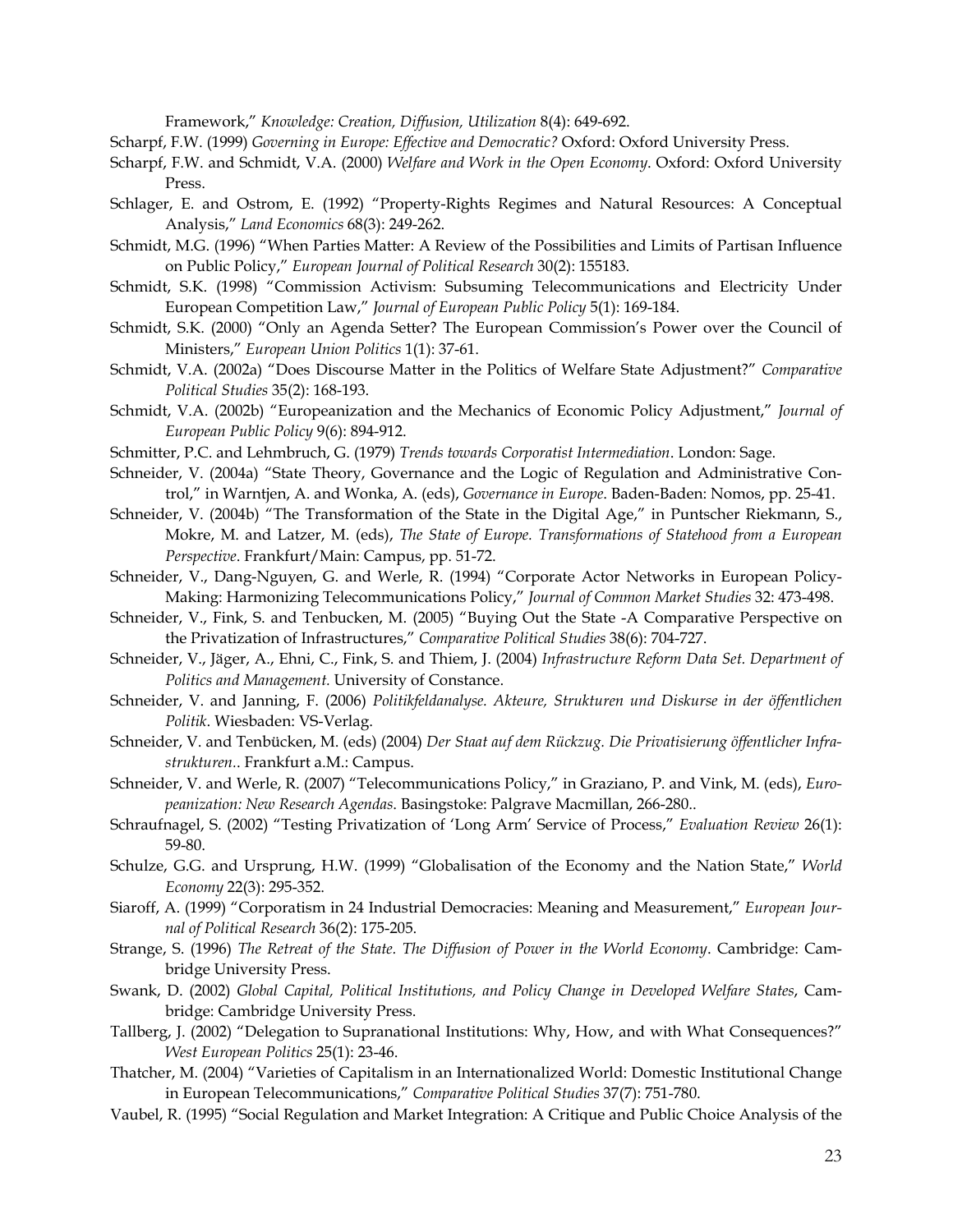Social Chapter," *Aussenwirtschaft* 50(1): 111-131.

- Verdier, D. and Breen, R. (2001) "Europeanization and Globalization: Politics Against Markets in the European Union," *Comparative Political Studies* 34(3): 227-262.
- Vogel, S.K. (1996) *Freer Markets, More Rules: Regulatory Reform in Advanced Industrial Countries*. Ithaca: Cornell University Press.
- Weiss, L. (1998) *The Myth of the Powerless State*. Ithaca: Cornell University Press.
- Williamson, O.E. (1985) *The Economic Institutions of Capitalism: Firms, Markets, Relational Contracting*. New York: Collier Macmillan.
- Williamson, O.E. (1991) "Comparative Economic Organization: The Analysis of Discrete Structural Alternatives," *Administrative Science Quarterly* 36(2): 269-296.
- Witt, U. (1989) "The Evolution of Economic Institutions as a Propagation Process," *Public Choice* 62: 155- 172.

## **Data Appendix**

*Proportion of infrastructure* 

| Description:               | Mean value of the proportion of state ownership of the respective pre-<br>dominant enterprise in the infrastructure sectors telecommunications, elec-<br>tricity and aviation. |
|----------------------------|--------------------------------------------------------------------------------------------------------------------------------------------------------------------------------|
| Calculation:               | Proportion of infrastructure = $(TSO7000 + ESO7000 + ASO7000) / 3$                                                                                                             |
| Original name of variable: | TSO7000, ESO7000, ASO7000                                                                                                                                                      |
| Source:                    | Schneider et al. (2004)                                                                                                                                                        |

*Proportion of state expenditures* 

| Description:               | Total expenditures of the state as a percentage of GDP      |
|----------------------------|-------------------------------------------------------------|
|                            | Proportion of state expenditures = YPGTO or 186             |
| Calculation:               | (only GBR, GRC, IRE, DEN), Switzerland extrapolated to 2000 |
| Original name of variable: | YPGTO, 186                                                  |
| Source:                    | OECD (2002, 2002a)                                          |

*Privatization* 

| Description:               | Change of proportion of infrastructure in percentage points between 1983<br>and 2000 in absolute scores                                              |
|----------------------------|------------------------------------------------------------------------------------------------------------------------------------------------------|
| Calculation:               | Privatization = $\vert$ (Proportion of infrastructure [2000] – Proportion of infra-<br>structure [1983]) * 100 / Proportion of infrastructure [1983] |
| Original name of variable: | Proportion of infrastructure                                                                                                                         |
| Source:                    | See proportion of infrastructure                                                                                                                     |

*Ideology of the government* 

| Description:               | Percentage of left parties in the cabinet according to the classification by<br>Schmidt (1996) |
|----------------------------|------------------------------------------------------------------------------------------------|
| Calculation:               | Ideology of the government = mean value for $18$ years (1983-2000)                             |
| Original name of variable: | <b>GOVLEFT</b>                                                                                 |
| Source:                    | Armingeon et al. (2002)                                                                        |